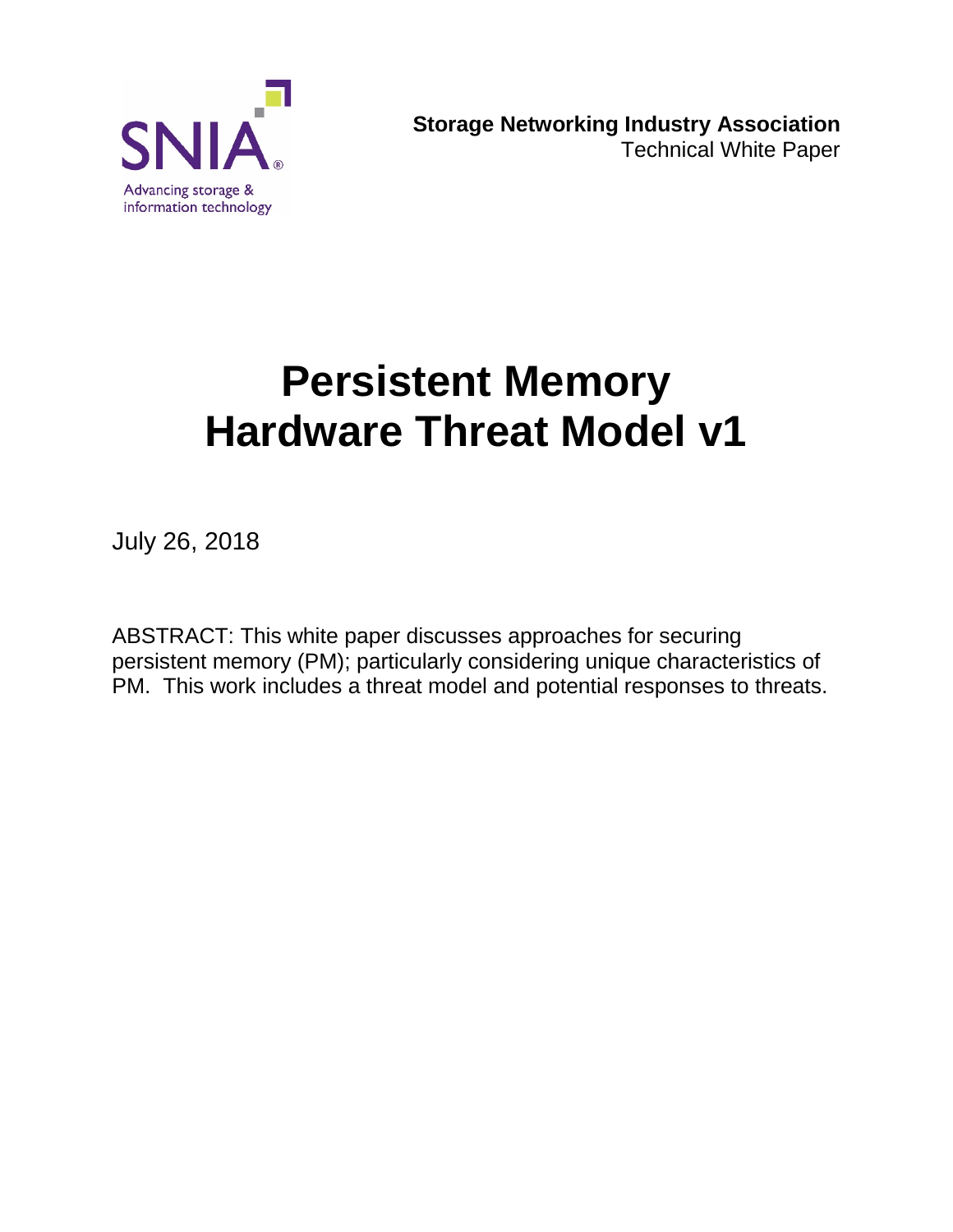#### USAGE

The SNIA hereby grants permission for individuals to use this document for personal use only, and for corporations and other business entities to use this document for internal use only (including internal copying, distribution, and display) provided that:

- 1. Any text, diagram, chart, table or definition reproduced shall be reproduced in its entirety with no alteration, and,
- 2. Any document, printed or electronic, in which material from this document (or any portion hereof) is reproduced shall acknowledge the SNIA copyright on that material, and shall credit the SNIA for granting permission for its reuse.

Other than as explicitly provided above, you may not make any commercial use of this document, sell any or this entire document, or distribute this document to third parties. All rights not explicitly granted are expressly reserved to SNIA.

Permission to use this document for purposes other than those enumerated above may be requested by e-mailing tcmd@snia.org. Please include the identity of the requesting individual and/or company and a brief description of the purpose, nature, and scope of the requested use.

All code fragments, scripts, data tables, and sample code in this SNIA document are made available under the following license:

BSD 3-Clause Software License

Copyright (c) 2018, The Storage Networking Industry Association.

Redistribution and use in source and binary forms, with or without modification, are permitted provided that the following conditions are met:

\* Redistributions of source code must retain the above copyright notice, this list of conditions and the following disclaimer.

\* Redistributions in binary form must reproduce the above copyright notice, this list of conditions and the following disclaimer in the documentation and/or other materials provided with the distribution.

\* Neither the name of The Storage Networking Industry Association (SNIA) nor the names of its contributors may be used to endorse or promote products derived from this software without specific prior written permission.

THIS SOFTWARE IS PROVIDED BY THE COPYRIGHT HOLDERS AND CONTRIBUTORS "AS IS" AND ANY EXPRESS OR IMPLIED WARRANTIES, INCLUDING, BUT NOT LIMITED TO, THE IMPLIED WARRANTIES OF MERCHANTABILITY AND FITNESS FOR A PARTICULAR PURPOSE ARE DISCLAIMED. IN NO EVENT SHALL THE COPYRIGHT OWNER OR CONTRIBUTORS BE LIABLE FOR ANY DIRECT, INDIRECT, INCIDENTAL, SPECIAL, EXEMPLARY, OR CONSEQUENTIAL DAMAGES (INCLUDING, BUT NOT LIMITED TO, PROCUREMENT OF SUBSTITUTE GOODS OR SERVICES; LOSS OF USE, DATA, OR PROFITS; OR BUSINESS INTERRUPTION) HOWEVER CAUSED AND ON ANY THEORY OF LIABILITY, WHETHER IN CONTRACT, STRICT LIABILITY, OR TORT (INCLUDING NEGLIGENCE OR OTHERWISE) ARISING IN ANY WAY OUT OF THE USE OF THIS SOFTWARE, EVEN IF ADVISED OF THE POSSIBILITY OF SUCH DAMAGE.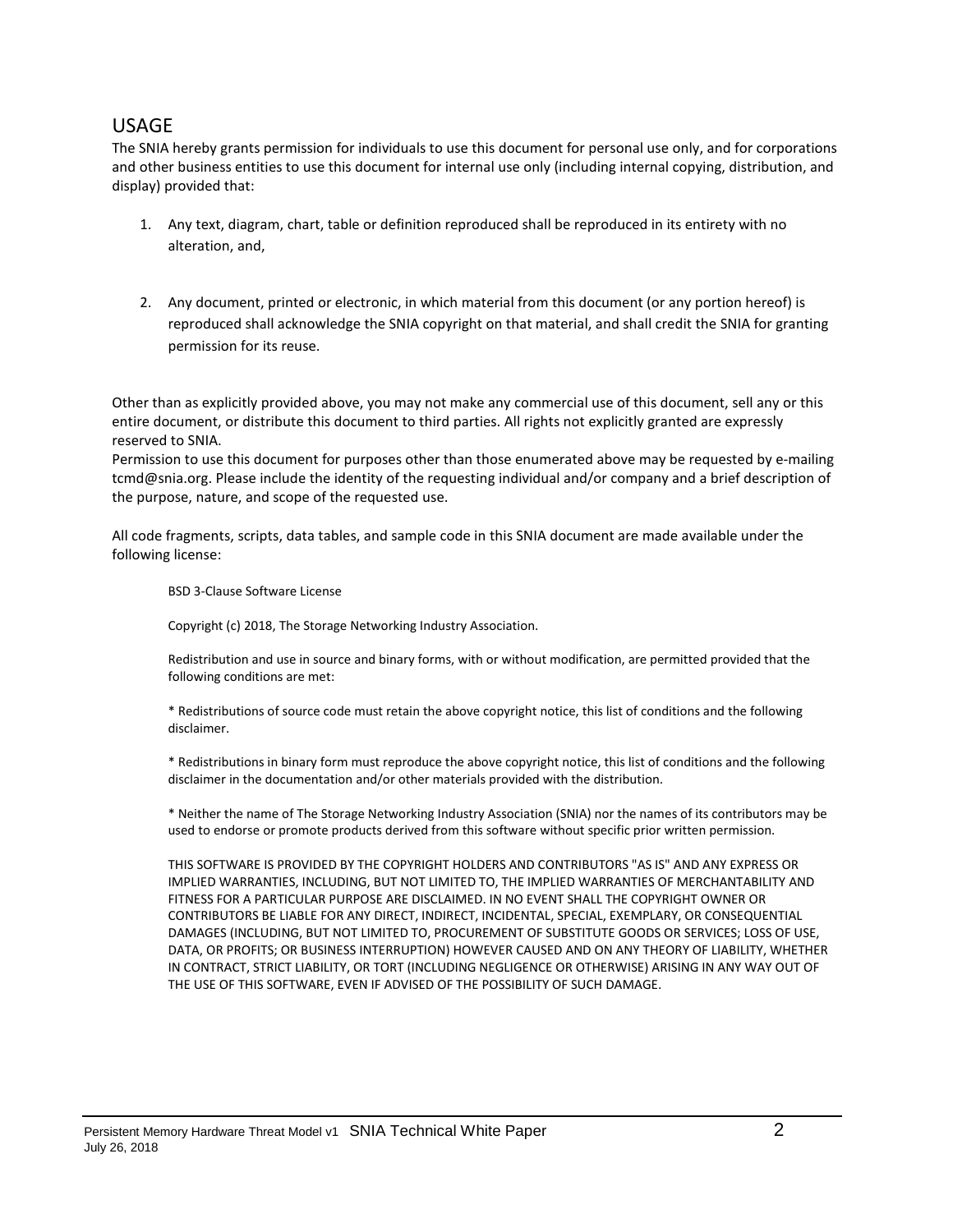#### DISCLAIMER

The information contained in this publication is subject to change without notice. The SNIA makes no warranty of any kind with regard to this specification, including, but not limited to, the implied warranties of merchantability and fitness for a particular purpose. The SNIA shall not be liable for errors contained herein or for incidental or consequential damages in connection with the furnishing, performance, or use of this specification.

Suggestions for revisions should be directed to http://www.snia.org/feedback/.

Copyright © 2018 SNIA. All rights reserved. All other trademarks or registered trademarks are the property of their respective owners.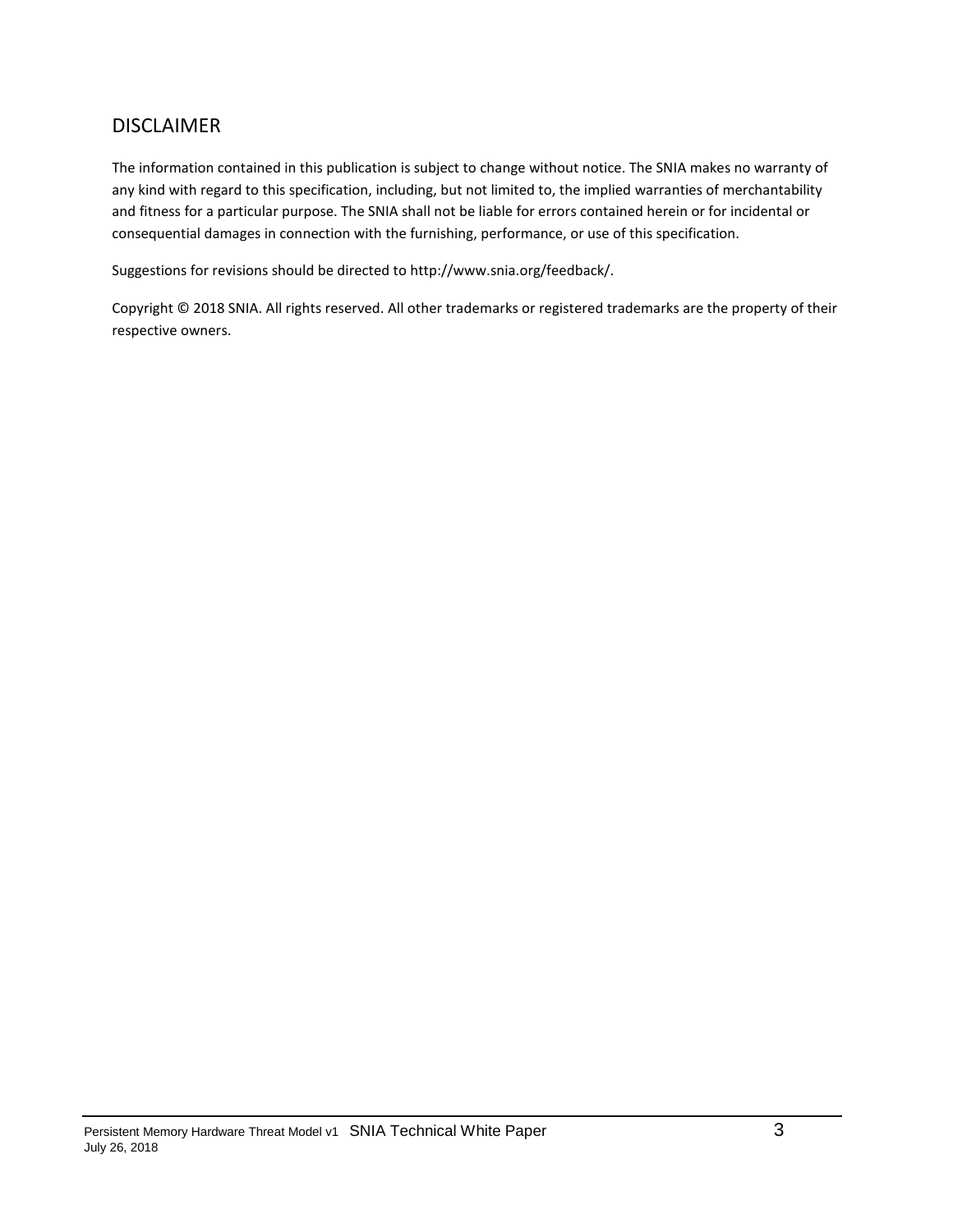# Table of Contents

| 1                                                                                                                                                  | SCOPE AND RELATIONSHIP TO NVM PROGRAMMING MODEL 5                           |  |
|----------------------------------------------------------------------------------------------------------------------------------------------------|-----------------------------------------------------------------------------|--|
| 2                                                                                                                                                  |                                                                             |  |
| 2.1<br>2.2                                                                                                                                         |                                                                             |  |
| 3                                                                                                                                                  |                                                                             |  |
| 3.1<br>3.2<br>3.3<br>3.4                                                                                                                           |                                                                             |  |
| 4                                                                                                                                                  |                                                                             |  |
| 5                                                                                                                                                  |                                                                             |  |
| 6                                                                                                                                                  |                                                                             |  |
| 6.1<br>6.2<br>6.2.1<br>6.2.2<br>6.3<br>6, 3, 1<br>6.3.2<br>6.3.3<br>6.3.4<br>6.4<br>6.5<br>6.6<br>6.7<br>6.7.1<br>6.7.2<br>6.7.3<br>6.7.4<br>6.7.5 | Privacy threats due to loss of re-initialization during reboot or reset  17 |  |
| 7                                                                                                                                                  |                                                                             |  |
| 7.1<br>7.2<br>7.2.1<br>7.2.2<br>7.3                                                                                                                |                                                                             |  |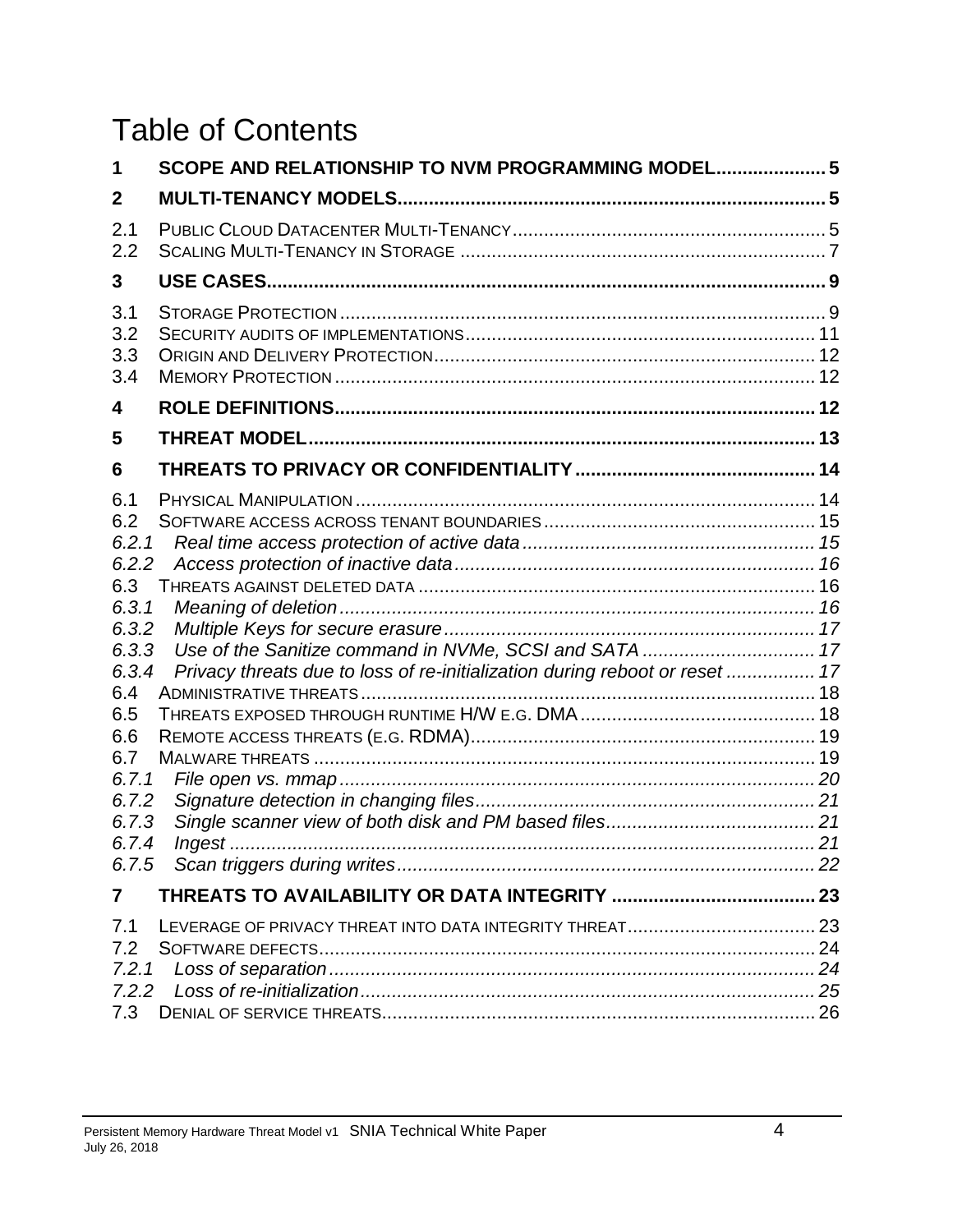# <span id="page-4-0"></span>**1 Scope and relationship to NVM Programming Model**

This white paper discusses approaches for securing persistent memory (PM); particularly considering unique characteristics of PM. This work includes a threat model, potential responses to threats and recommended security requirements for PM.

Modern IT is generally segregated into private and public cloud infrastructure. For simplicity in this document we will treat traditional private infrastructure and private cloud together. PM can appear in both public and private cloud deployments. Hybrid cloud is not treated separately here as it includes both public and private use cases depending on the infrastructure in use by particular applications. While most threats to PM security are common across public and private cloud, there are a few notable distinctions.

Public cloud infrastructure is maintained and administered by cloud providers and shared by many independent customers. Security measures that may not be necessary in private cloud environments may be essential to protect each customer's data from all other customers, and from the operators of the cloud data center itself. Customers depend on cloud datacenter security measures to make it easier for them to trust the cloud. Unfortunately this dependency is difficult for a customer to validate and may not always be fulfilled. Security concerns may drive customers towards private cloud infrastructure even in cases where public cloud is more cost effective.

Private cloud infrastructure deployments generally support fewer consumers than public clouds. This can enable private clouds to secure infrastructure in ways that are not as feasible in larger scale public cloud use cases. Additional security can be valuable even through private cloud consumers are generally different parts of the same corporation.

# <span id="page-4-1"></span>**2 Multi-Tenancy models**

The threat model and requirements developed within this document extend into the context of a multi-tenant public cloud data center. In this section, public and private cloud multi-tenancy are explored separately, although solutions to security requirements may cross over between the two.

# <span id="page-4-2"></span>**2.1 Public Cloud Datacenter Multi-Tenancy**

There is always more than one party involved in cloud computing or storage. Multiple customers are sharing infrastructure, which is itself managed by cloud providers. Threats originate from all parties, including the provider and physical infrastructure itself. [Figure 1](#page-5-0) shows one of many customers using a cloud datacenter.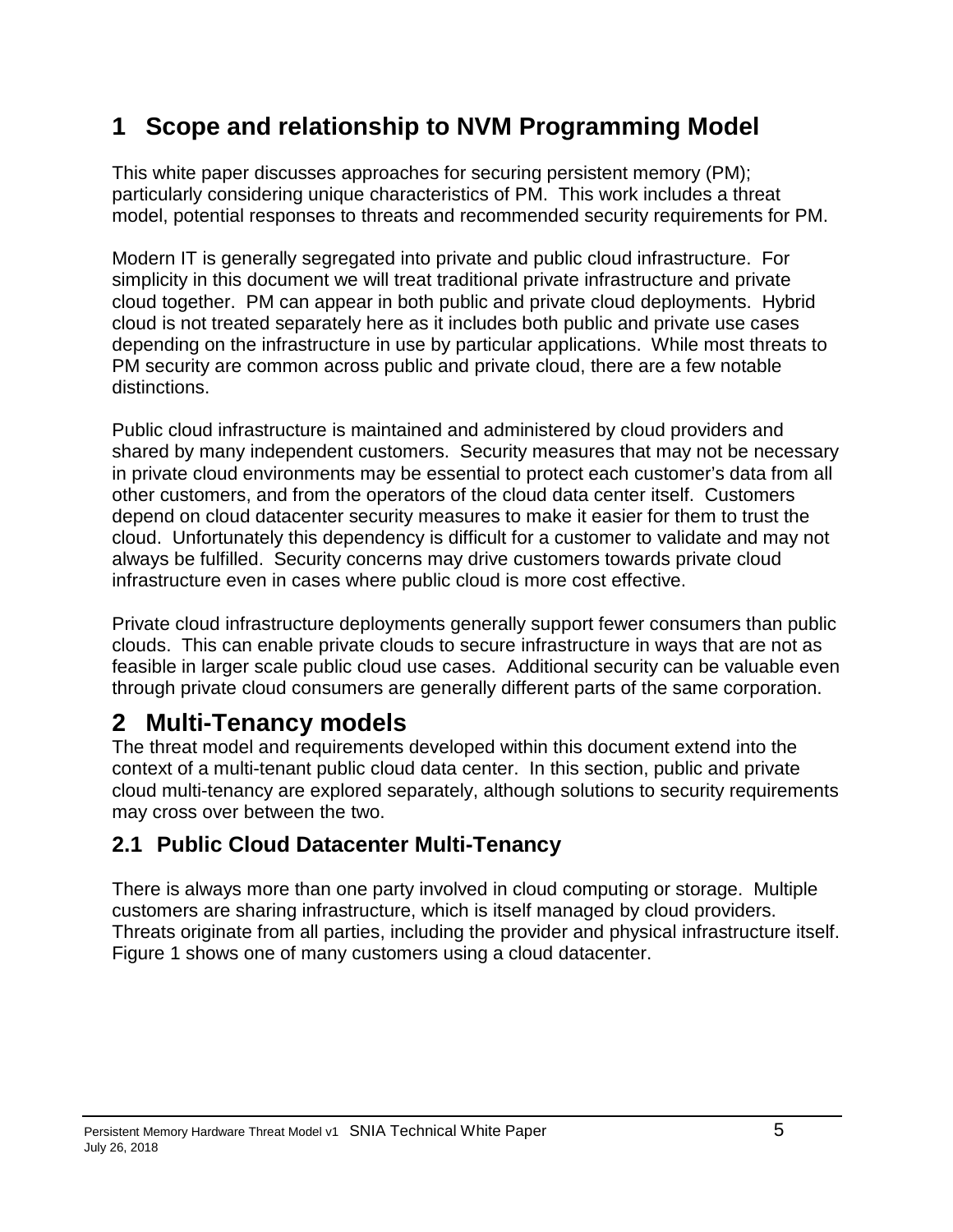

*Figure 1 – Cloud datacenter model*

<span id="page-5-0"></span>The security principal here is the cloud datacenter customer whose data is being stored and manipulated within the cloud datacenter. A given customer can at best trust a subset of the infrastructure (hardware and software) involved in this model. Trusted environments are illustrated in green while untrusted environments are red. The security infrastructure that enables the customer to trust part of the cloud datacenter is illustrated in yellow. Customers always have some infrastructure of their own in order to access the resources of the cloud. Customers must institute security practices such as physical security as well as user and administrator authentication (e.g. passwords) and authorization (e.g. permissions) within their own environment. Most importantly to this model, customers operate or have access to a trusted secure key repository and distribution infrastructure. Customer trusted key management is the basis for maintaining trust outside of the customer's own infrastructure.

In general, cloud datacenter infrastructure is not trusted by customers. To compensate, cloud datacenters must provide isolated containers or virtual machines (VMs) that enable customers to become tenants (temporary residents) of the cloud datacenter. To the extent that customer data outlives the isolated container or VM, the cloud datacenter must also provide durable storage capacity. The contents of both the isolated container and the storage should only be accessed using keys that originate from the customer's secure key management facility.

Customers become tenants of a cloud datacenter through creation of a contract and establishment of identity. Customers authenticate to the cloud datacenter, which provides for their use of keys to access datacenter resources. The tenant identity allows the cloud datacenter to manage additional permissions granted to the customer. Keys are never communicated in the clear outside of a trusted environment. They are themselves encrypted using key encryption keys. The basis for key based authentication in servers and storage devices is generally secured using embedded components such as Trusted Platform Modules. Secure key communication and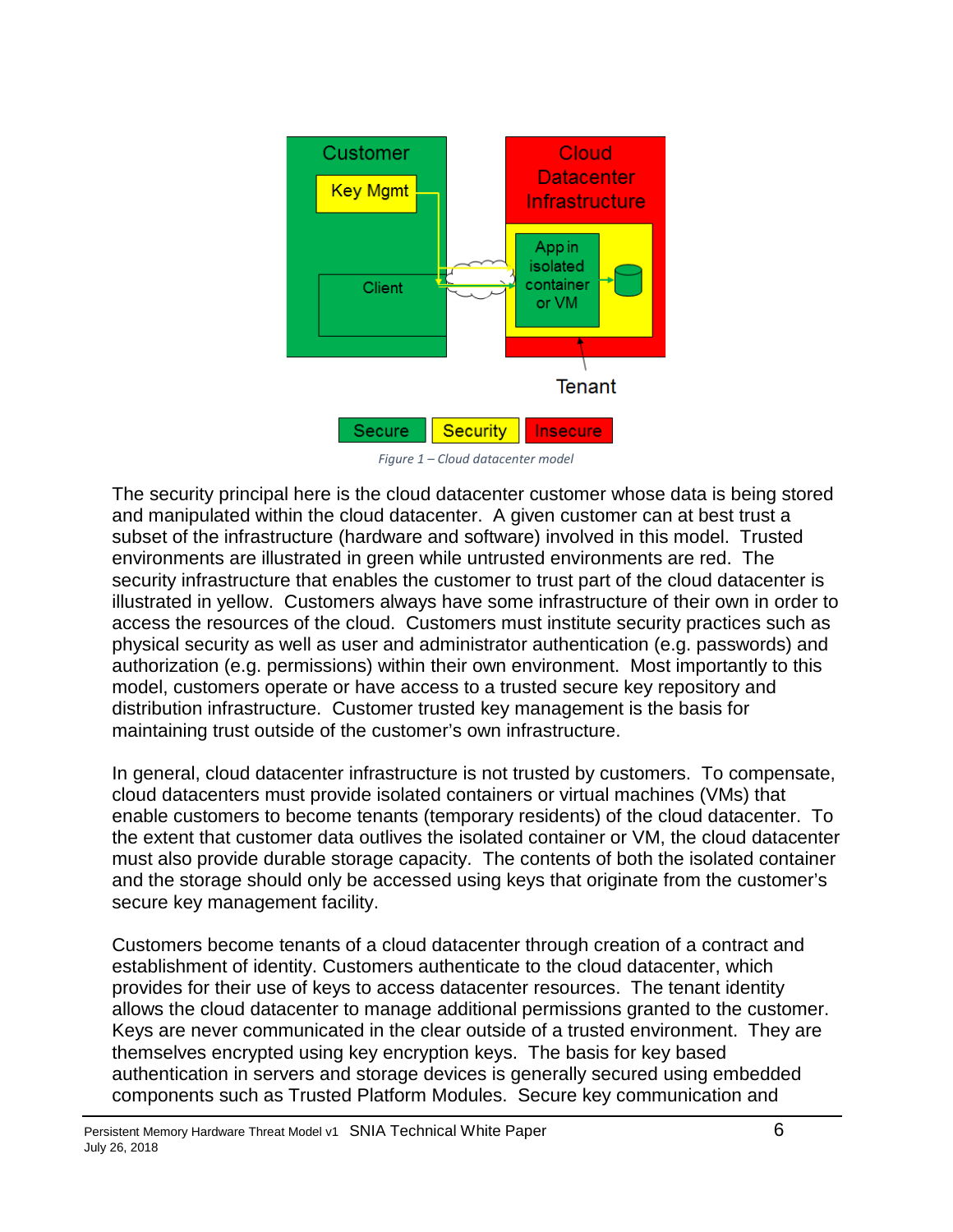storage using Key Encryption Keys and Trusted Compute Modules are standard practice.

Interaction between customers and cloud datacenters should be encrypted using keys that, once again, originate in customer key management infrastructure.

The cloud datacenter operator is responsible for ensuring isolation of the execution contexts and stored data within the cloud datacenter, secured by customer provided keys, including scenarios where storage capacity is reused by a series of tenants. In addition the cloud datacenter operator must insure that no data can be accessed after hardware leaves the datacenter for reuse, recycling or repair.

In many cases the customer shown in [Figure 1](#page-5-0) is an intermediary running software services in turn for their own customers. The customer to the left might, for example, consume software services from the customer in the middle which are in turn hosted on cloud datacenter infrastructure. The customer of the service remains responsible for managing keys for its own security which propagate through a chain of trust through the service provider to the cloud infrastructure. Although this pattern may be common it is layered atop fundamental storage protection principle so it is not considered any further in this paper.

# <span id="page-6-0"></span>**2.2 Scaling Multi-Tenancy in Storage**

Public Cloud datacenters have many tenants that may consume storage capacity. The number of tenants may range from hundreds to millions. This is magnified by the multiple storage containers (volume, file or object sets) which each customer requires, keyed to these individual customers. At this scale, software infrastructure is required to create, delete and secure the containers. Storage solutions have provisions for multitenancy they do not come close to the scaling to the number of tenants required by public cloud data centers. For this reason, the multi-tenancy features of storage hardware are more applicable to smaller scale deployments such as private cloud. [Figure](#page-7-0) 2 depicts high level implementation examples of two multi-tenant storage approaches reflecting this dichotomy of scale.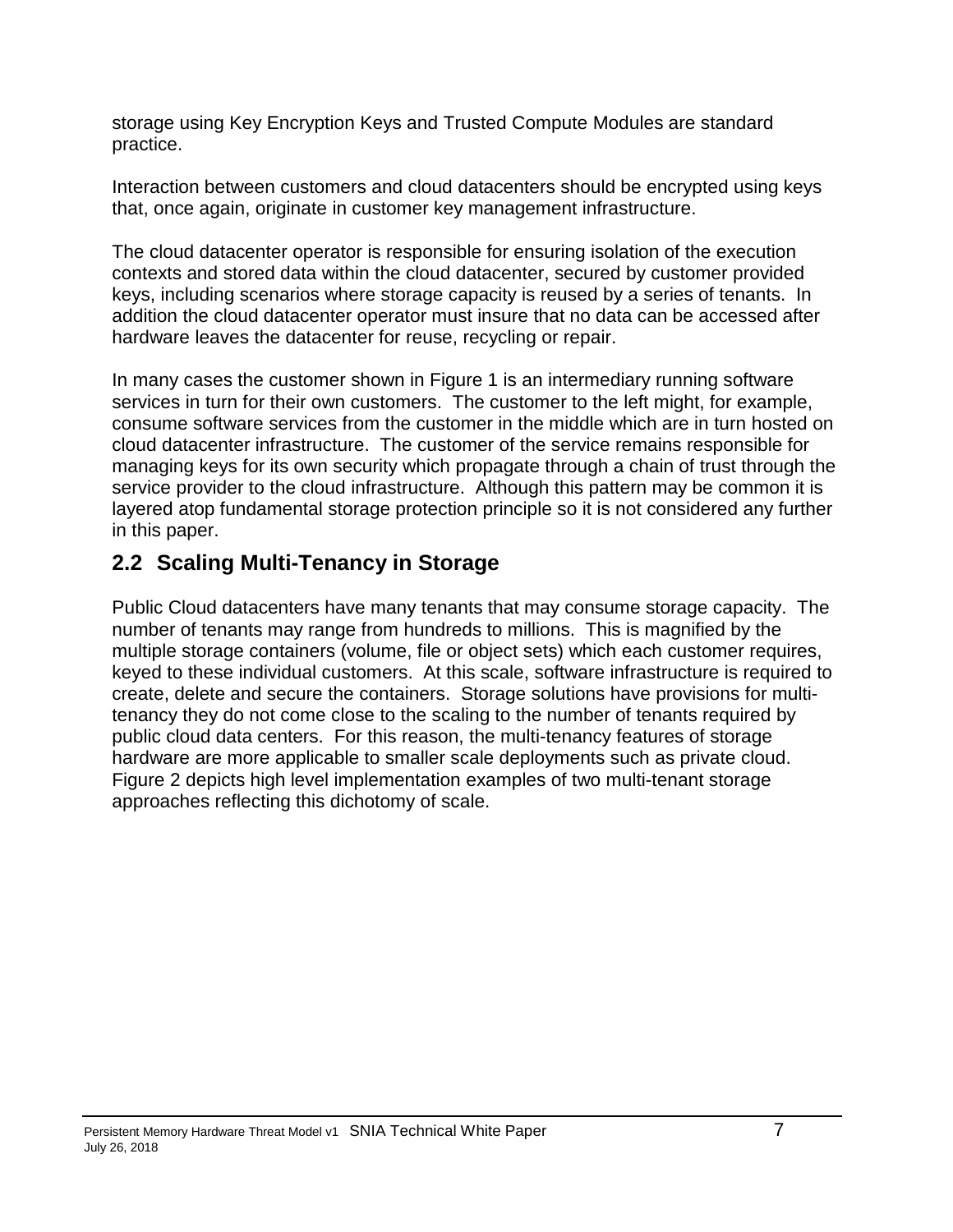

*Figure 2 – Scalable Multi-Tenancy*

<span id="page-7-0"></span>Both of the approaches shown here assume that storage and/or PM devices have a multi-tenant protection capability, for example secure access and secure erase that can handle a limited number of tenants. Cloud datacenters use the upper approach in which large groups of tenants (shown in the per-tenant data column) get secure access to storage using software such as a file system that manages permissions that are keyed to individual customers. These tenants obtain storage space dynamically through the normal operation of the file system (or similar) which causes each partition of storage to contain data from many tenants (the brown boxes in the Storage Partitions column). Storage or PM multi-tenancy features can still be used but they applies to many tenants at once, subject to the layout imposed by the file system (or similar).

The lower part of [Figure 2](#page-7-0) is more applicable to smaller scale deployments such as private clouds that may still need to protect data consumers from each other. In this approach, constraints must be applied to the mapping of tenant data to partitions in order to assure that no partition contains more than one tenant's data. The number of tenants that can be accommodated by a group of disk or PM devices may be limited by either capacity, or by the number of tenants supported by each device.

If statistics for a private cloud datacenter include tenant data size and physical device capacity then the maximum number of tenants that will fit on a device can be determined. The actual number of tenants the device might encounter must also account for the layout of tenants across devices. As a generalization, many layouts spread a tenant's data across some number of devices. Whenever that occurs there must, at a minimum, be a separate key for the part of a tenant's data that exists on a given device. That way if that tenant is removed, all of its data can be removed from all devices without affecting any other tenant.

To derive a rule of thumb, let DataDevicesPerGroup be the maximum number of devices that can store any part of a given tenant's data given the layout of the data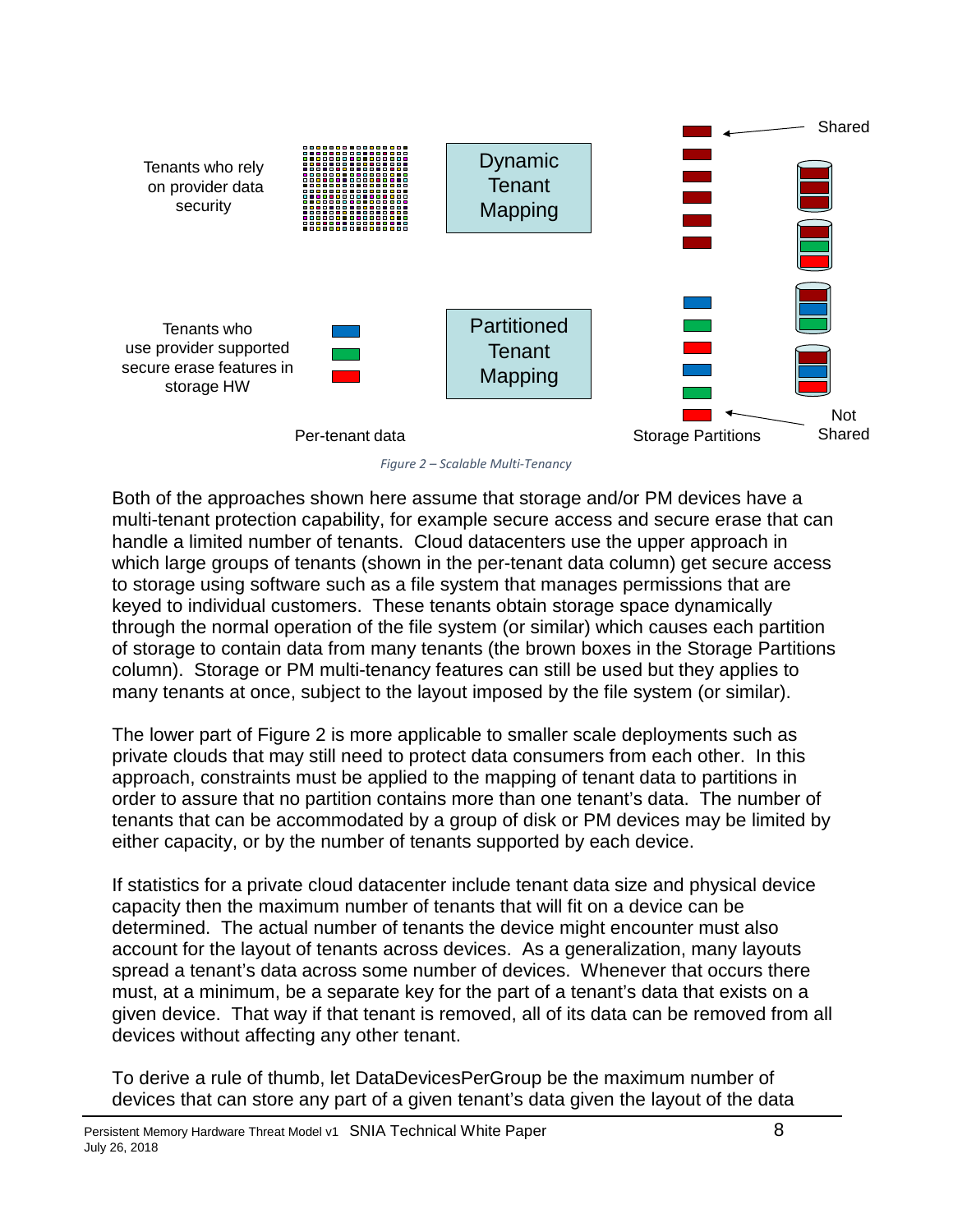across devices. Based on that layout characteristic, if the intent is to always have capacity, and not supported device tenant count, be the limiting factor, then the following must be true.

> DeviceTenants > DataDevicesPerGroup  $\ast$   $\left[\frac{DeviceCapactivity}{Area of PenntCap} \right]$ AverageTenantCapacity

This rule of thumb does not account for redundancy, which is layout specific. For many common layouts the additional devices added to provide capacity for redundancy must accommodate the same number of tenants as would have been the case for the devices in a similar non-redundant layout. Therefore DataDevicesPerGroup can often be calculated as the number of devices needed to provide the usable capacity of a group rather than total physical capacity of the group.

If the average tenant capacity is too large to fit across DataDevicesPerGroup, i.e.

```
Average Tenent Capacity > Data DevicesPerGroup * Device Capacity
```
then the DeviceTenants calculation above can still serve as an upper bound on the number of device tenants required. Tighter upper bounds may exist depending again on the layout. Also under this condition, additional tenants per device above the upper bound may reduce capacity lost to fragmentation.

In some cases only a subset of the keys are active at a given time, so they can be cached so as to avoid consuming premium hardware resources all the time.

# <span id="page-8-0"></span>**3 Use Cases**

Since the purpose of this document is to highlight gaps in security implementations related to PM, it is important to start with the tried and true practices that will continue to be needed. All of these are still required in some form. Many do not need to be modified for use with PM.

# <span id="page-8-1"></span>**3.1 Storage Protection**

In general, security enforcement involves authentication and authorization of a principal (data consumer such as a cloud data center customer) to access data. There are two common practices for these.

• Establish identity through an authentication challenge, then succeed with a permission check that indicates whether an access request (e.g. read, write) for specific data or groups of data is allowed. The authentication challenge may involve a password and/or additional functionality such as smart key hardware or secure conveyance of credentials from a prior authentication. Permissions are managed by administrators and users who have security management rights for specific data.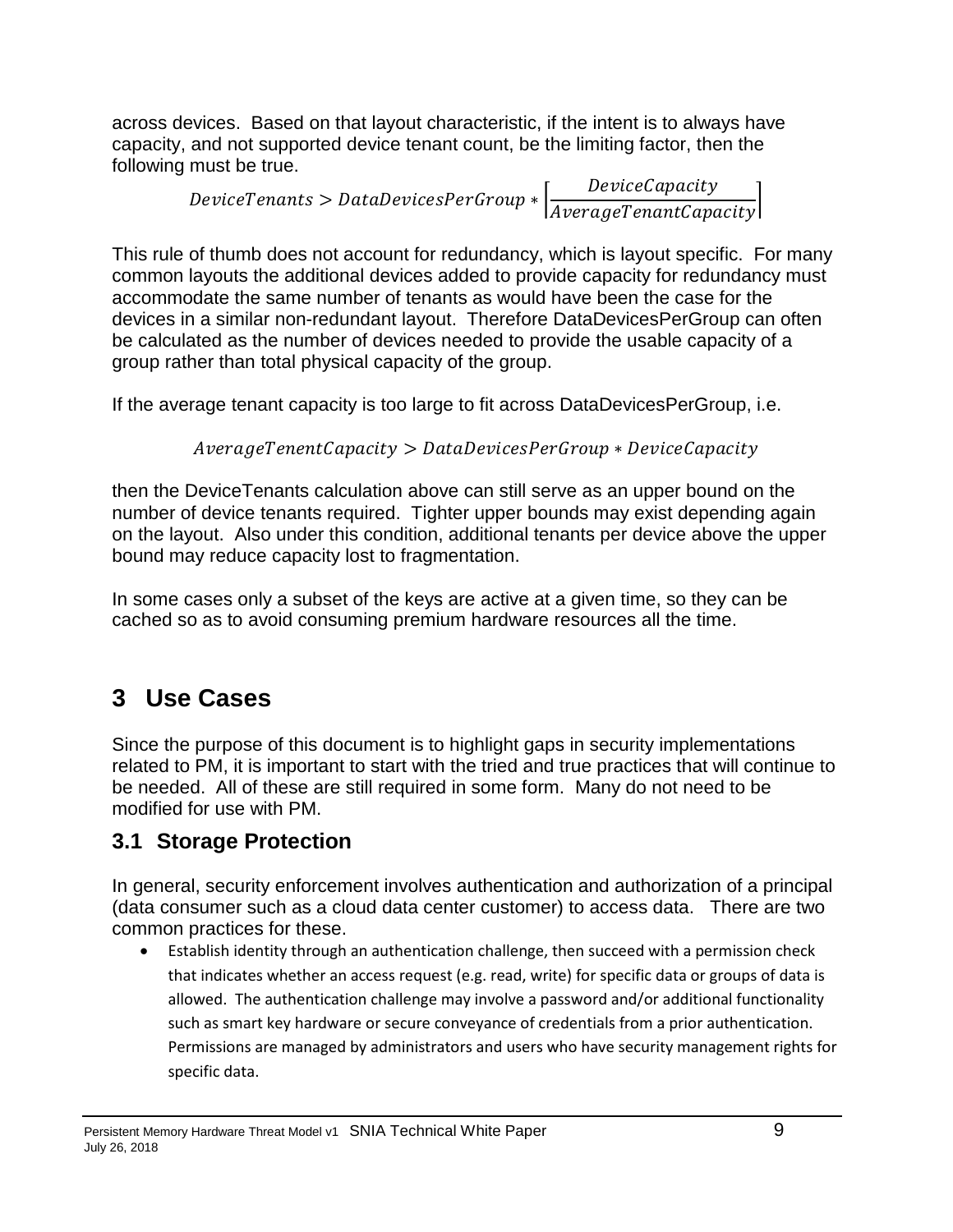• Establish identity through an authentication challenge in order to obtain a key or keys that enable encryption, decryption or other actions on specific data or groups of data. If encryption and decryption keys do not match then any data accessed is unintelligible. Keys may also be used provide a basis for validation of permissions. For public cloud storage API's it is common to use a certificate (i.e. X.509) for web based authentication and authorization

Authorization may be role based, meaning that principals may be associated with roles they are allowed to take on such as data owner, administrator, etc. Roles imply sets of actions that the principal is enabled to perform. As a result permissions may be granted based in part on role as a way of simplifying security management. See section [4](#page-11-2) for an enumeration of the roles that are considered in this document.

In many cases an authentication challenge establishes a root of trust (identity and/or key possession) that confers permissions over a protracted period of interaction such as a login session. In such cases additional measures are taken to insure that the root of trust is still valid after any event that may cause uncertainty as to whether the principal may have changed. Typically events such as resets or session timeouts terminate roots of trust and trigger re-authentication.

If customer controlled physical security is assured and software is trusted to correctly enforce permissions at all times, encryption is not necessary. Under these conditions, correct enforcement of permissions is sufficient. Unfortunately these conditions are never upheld in public cloud environments. In public cloud and other less controlled environments, data travels through domains where physical security is not assured, or if software is not trusted to correctly enforce permissions. In such environments, encryption is the preferred way to maintain data security.

Depending on availability of processing power and time, encryption can be broken through guesswork and/or reverse engineering of keys. This motivates key rotation based on time intervals that place acceptable bounds on the time available to break encryption and on the duration of security violations that may result. Key rotation is a very common IT practice.

Key rotation for encrypted data storage would be very expensive as all data would need to be re-written with every key rotation. Self-encrypting HDD's and SSD's avoid this by encrypting data using one or more device keys that never leave the storage device. The device controller maintains a second key (or set of keys) that is used to ascertain a given principal's right to access part or all of the data in the device. Once a root of trust is established the controller allows access to the associated data using the secret key(s). The second set of keys can then be rotated without changing the secret keys. This method is used in the Trusted Computing Group Self Encrypting Drive (TCG SED) standard which is generally viewed as sufficient for protecting storage devices when physical security is not assured.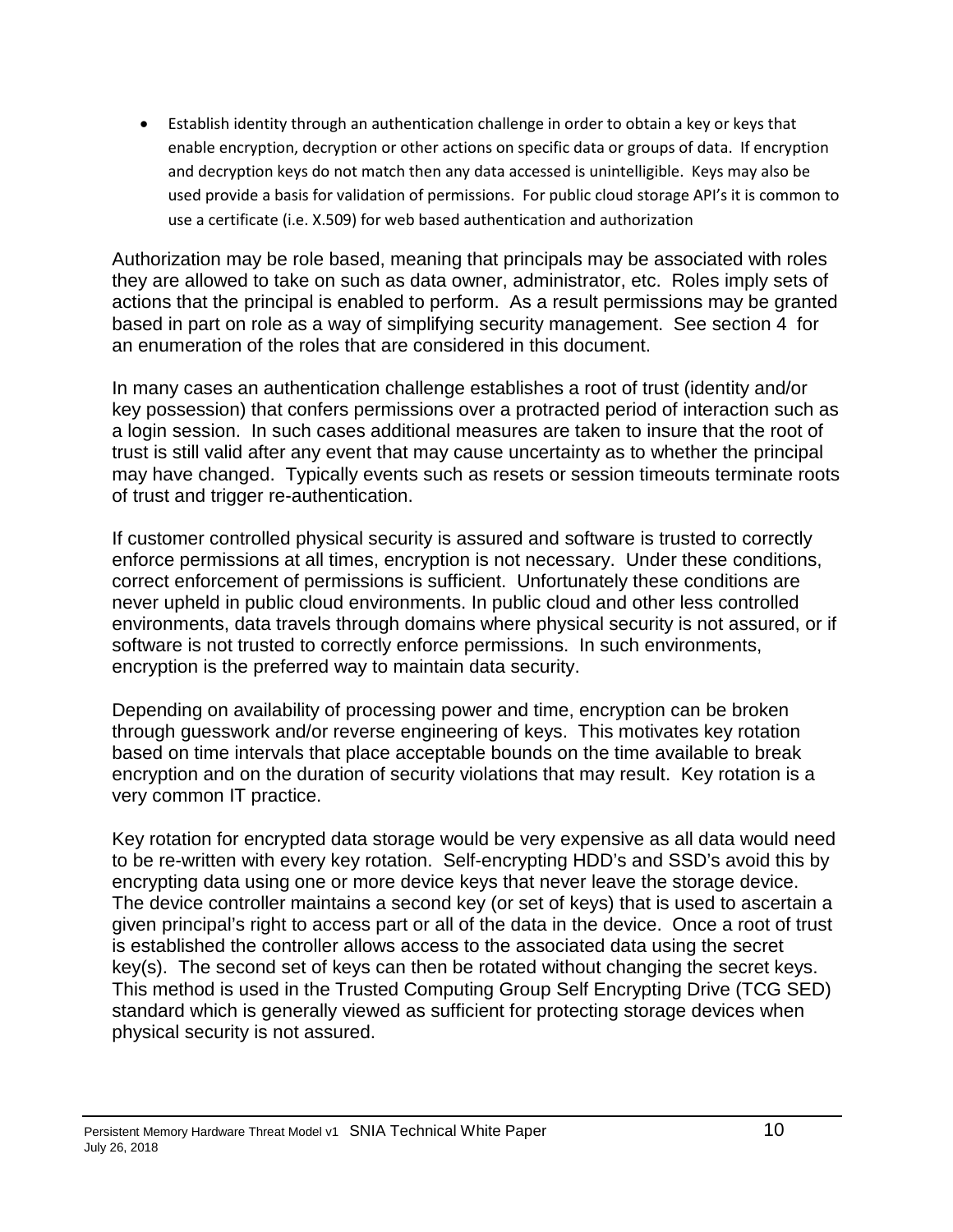These storage security practices are essentially the same whether encryption occurs within a self-encrypting device or in hardware or software on the way to the device. Several caveats should be noted.

- Secure key management techniques must be applied including the use of Key Encryption Keys as described in [3.2.](#page-10-1)
- Any retention of unencrypted data that is in the process of being encrypted or scheduled for same must guaranteed to be unrecoverable after any event that could compromise security such as power loss, reset or component removal.

Several additional software practices interact with storage security although they are not strictly part of it.

- Applications may encrypt data before it enters storage hardware or software. Depending on key ownership and strength, additional storage encryption may or may not be warranted. Although it is not in the scope of this document it should be noted that early encryption may interfere with value added storage functions such as compression and deduplication.
- Copy on write functionality may be used to create storage or memory images based on a single original. These must be secured in the same manner as complete images based on the identity of the principal consuming the (partial) copy. Such images may also be rendered immutable to provide further protection against tampering.

Some processor architectures now have encryption features built in (e.g. AMD SEV extensions and Intel SGX). This enables memory encryption without self-encrypting NVDIMMs. These processor specific features apply to PM in the same way that they apply to DRAM.Key management – key storage and distribution

<span id="page-10-1"></span>Industrial strength security is generally based on a secure key store accessed using protocols such as KMIP. The secure key store must be trusted by the customer of a cloud data center as described in section [2.1.](#page-4-2) The secure key store is generally managed by the customer's security officer to minimize opportunity for insider attacks from other administrators. Any transmission of keys must be encrypted using a key encryption key which is known only to software or hardware that is also trusted by the customer. All of these practices are already common.

# <span id="page-10-0"></span>**3.2 Security audits of implementations**

Certain pieces of software must be designed and implemented using well-known techniques to insure that security is enforced. These include the secure key manager, storage device software that manages encryption, software involved in the use and management of key encryption keys, and software tasked with the isolation of tenants. Generally such software is inspected during and after development by experts in secure software practices using checklists of pitfalls and exposures that must be addressed. For the most critical components, certification such as FIPS may be required.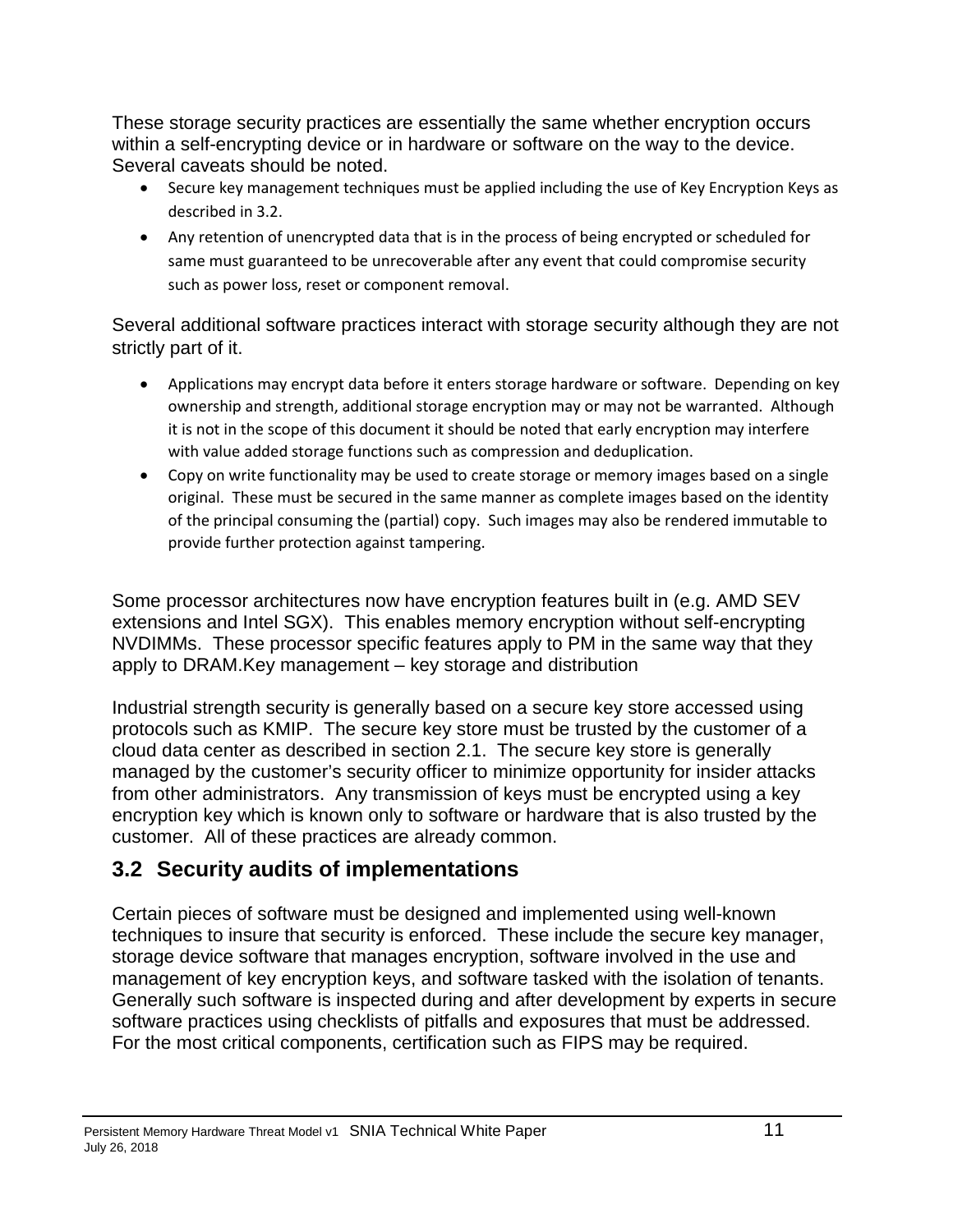### <span id="page-11-0"></span>**3.3 Origin and Delivery Protection**

For software to be trusted, some assurance that it has not been tampered with is required. This is typically achieved using digital cryptographic signing which provides for authenticated integrity. The same applies to broadly published data. In addition, as software and data elements are packaged together for distribution and installation, there must be some guarantee that the package contains only the digital cryptographically signed components that were intended by a trusted originator.

A related common practice, the use of a Message Authentication Code (MAC), is often applied to any code or data that is broadly shared among readers but can only be updated with special permission. The MAC can be validated by software in the reader's path without special permission, however a writer must use a secret to generate a new valid MAC. This provides additional protection against unauthorized writing with minimal burden on readers.

These common practices also apply to PM security.

# <span id="page-11-1"></span>**3.4 Memory Protection**

Current memory protection practices apply to PM. In particular, Memory Management Units (MMU's) enforce memory protection using both virtual address space mapping and physical memory access protection. Details of both of these levels are MMU Implementation specific, and are applied on OS specific ways.

# <span id="page-11-2"></span>**4 Role Definitions**

The threat model in this document acknowledges several roles of actors who might pose threats.

- Customer The data owner whose security and privacy are being protected.
- Tenant An inhabitant of shared infrastructure. Customers become tenants by establishing accounts with cloud data centers, thus establishing an identity and access to certain resources/services within the cloud.
- Administrator A person tasked to maintain software and hardware infrastructure. Cloud data centers have administrators who are trusted to keep the data center provisioned, operating and accessible to tenants. Customers may have administrators who are trusted to configure and maintain applications and data running in a cloud datacenter. Neither of these administrators trust each other, and neither is generally allowed access to any data.
- Security Officer A person trusted by a customer to configure and maintain users, roles and permissions related to data access.
- Developer A creator or maintainer of hardware or software.
- Deliverer/Repairer A person who handles components moving into or out of a data-center.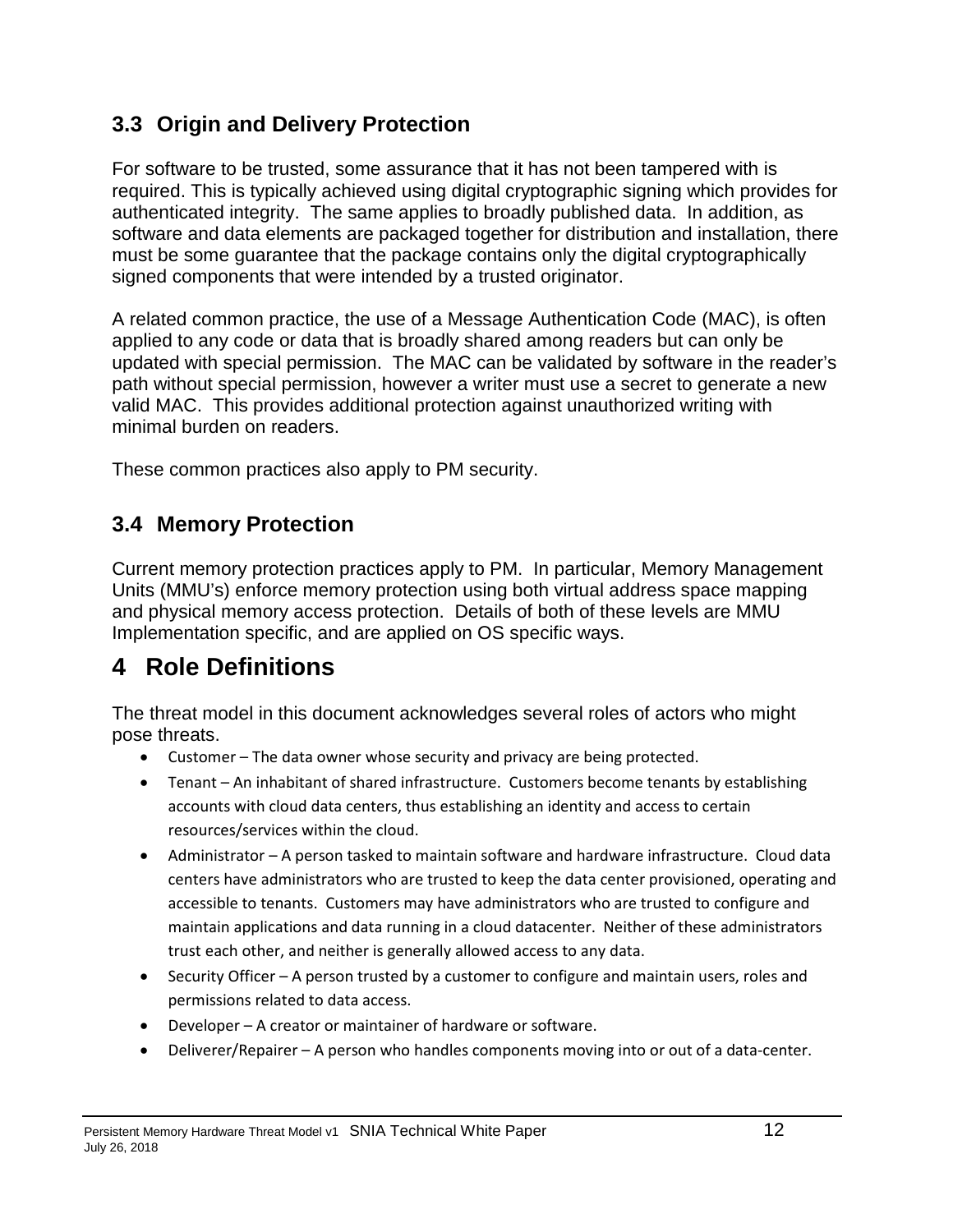# <span id="page-12-0"></span>**5 Threat Model**

The following table enumerates threats to privacy or confidentality and threats to integrity or availability.

| <b>Attack Type</b>                             | Means of<br><b>Attack</b>                                  | Attacker                                                                                                              | Applicable<br>existing<br>approach                                                                   | <b>New issues</b><br>with PM                                                |
|------------------------------------------------|------------------------------------------------------------|-----------------------------------------------------------------------------------------------------------------------|------------------------------------------------------------------------------------------------------|-----------------------------------------------------------------------------|
| Privacy/<br>Confidentiality                    | Physical<br>manipulation                                   | Administrator,<br>Repair                                                                                              | Encryption at<br>rest.                                                                               | <b>New NVDIMM</b><br>Authentication<br>behavior<br>(JEDEC)                  |
|                                                | Software<br>access across<br>tenant<br>boundary            | Tenant,<br>Administrator                                                                                              | Traditional<br>authorization,<br>authentication.<br>Separation of<br>roles.<br>Memory<br>protection. | <b>NVDIMM</b> does<br>not know<br>principal<br>identity during<br>Ld/St/Mov |
|                                                | Access to<br>deleted data                                  | Tenant,<br>Administrator                                                                                              | Secure erasure<br>(physical or<br>cryptographic)<br>during deletion.                                 | More rapid free<br>space<br>recycling in<br>memory than<br>disk.            |
|                                                | Access by<br>admin/support                                 | Administrator                                                                                                         | Role<br>separation,<br>Authentication/<br>Authorization                                              |                                                                             |
|                                                | Local HW<br>attacks (e.g.<br>DMA)                          | Tenant,<br>Administrator,<br>Developer                                                                                | Memory<br>Protection                                                                                 |                                                                             |
|                                                | Remote<br>access threats<br>(e.g. RDMA)                    | Tenant,<br>Administrator,<br>Developer                                                                                | RDMA security,<br>memory region<br>access<br>protection<br>enforcement                               |                                                                             |
|                                                | Malware                                                    | Developer,<br>Delivery,<br>Repair,<br>Administrator                                                                   | Digital signing,<br>Virus protection<br>to exclude or<br>expunge<br>malware                          |                                                                             |
| Data integrity<br>or accessibility<br>to owner | Data modified/<br>Destroyed<br>through privacy<br>exposure | All of the above privacy attacks have variations<br>that involve modification, destruction and/or<br>removal of data. |                                                                                                      |                                                                             |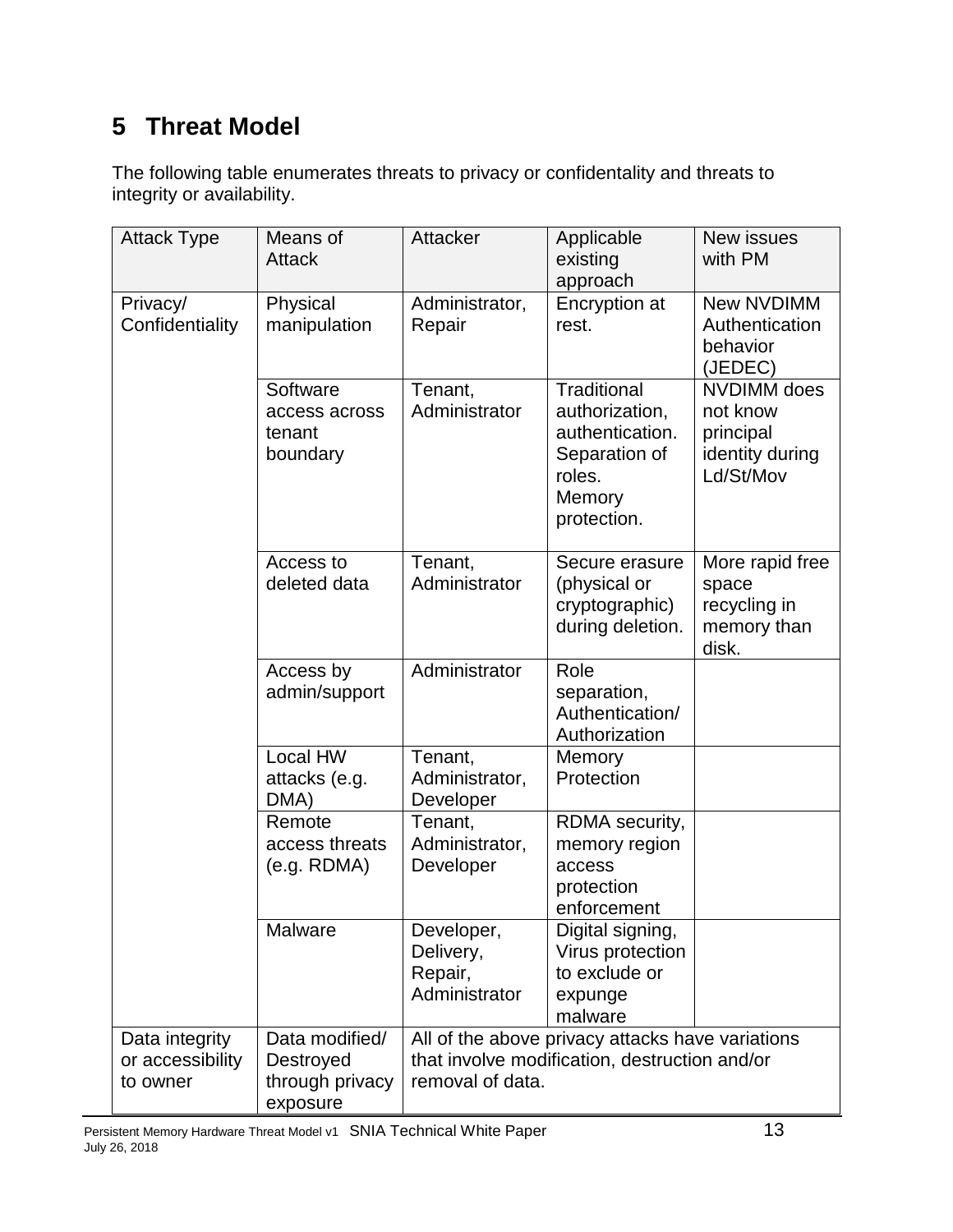| Software<br><b>Defects</b>               | Developer,<br>Tenant,<br>Administrator | <b>Traditional</b><br>authorization,<br>authentication.<br>Separation of<br>roles.<br>Memory<br>protection. | Increased<br>scope of<br>damage due to<br>mismanaged<br>pointers,<br>memory<br>resources. |
|------------------------------------------|----------------------------------------|-------------------------------------------------------------------------------------------------------------|-------------------------------------------------------------------------------------------|
| Availability $-$<br>denial of<br>service | Tenant,<br>Developer                   | Per-tenant QoS                                                                                              | Potential for<br>rapid disruption<br>with limited<br>detection<br>window?                 |

*Table 1 – Threat Model*

<span id="page-13-2"></span>The following sections contain analysis of each of the threats in [Table 1.](#page-13-2)

# <span id="page-13-0"></span>**6 Threats to privacy or confidentiality**

### <span id="page-13-1"></span>**6.1 Physical Manipulation**

This is the top priority threat to address for PM given the pre-existing security measures that are already in place for other PM related threats. One solution is a self-encrypting NVDIMM, which is precisely analogous to self-encrypting disks. There is one notable difference that stems from the fact that today's NVDIMMs are attached to DDR4. During reads or writes to memory NVDIMMs have no way of identifying the principal initiating the request. Disk drives, on the other hand, receive notification of an initiator with every read or write. Therefore NVDIMMs cannot check per-tenant access permissions during read or write. Self-encrypting NVDIMMs can still be used to ensure that data is unreadable after physical removal, and for cryptographic erasure of all of a tenant's data.

As of the release of this document JEDEC is working on the control path to establish a root of trust prior to making data contained within a self-encrypting NVDIMM component accessible to applications. Self-encrypting NVDIMMs are required to provide some means of securely establishing a root of trust. Existing techniques such as this described in section [3.1](#page-8-1) should apply. Since this is a strong analog to disk encryption use case, existing TCG or NIST standards could be applied.

In addition, an NVDIMM communication channel that is logically isolated from data access may be needed. Examples include additional IO control actions through an existing NVDIMM control plane, or an un-encrypted volatile memory region used only for root of trust establishment. Additional system specific firmware and software requirements are also likely in order to enable access to NVDIMM contents early enough in system bootstrap to fulfill all purposes of RAM.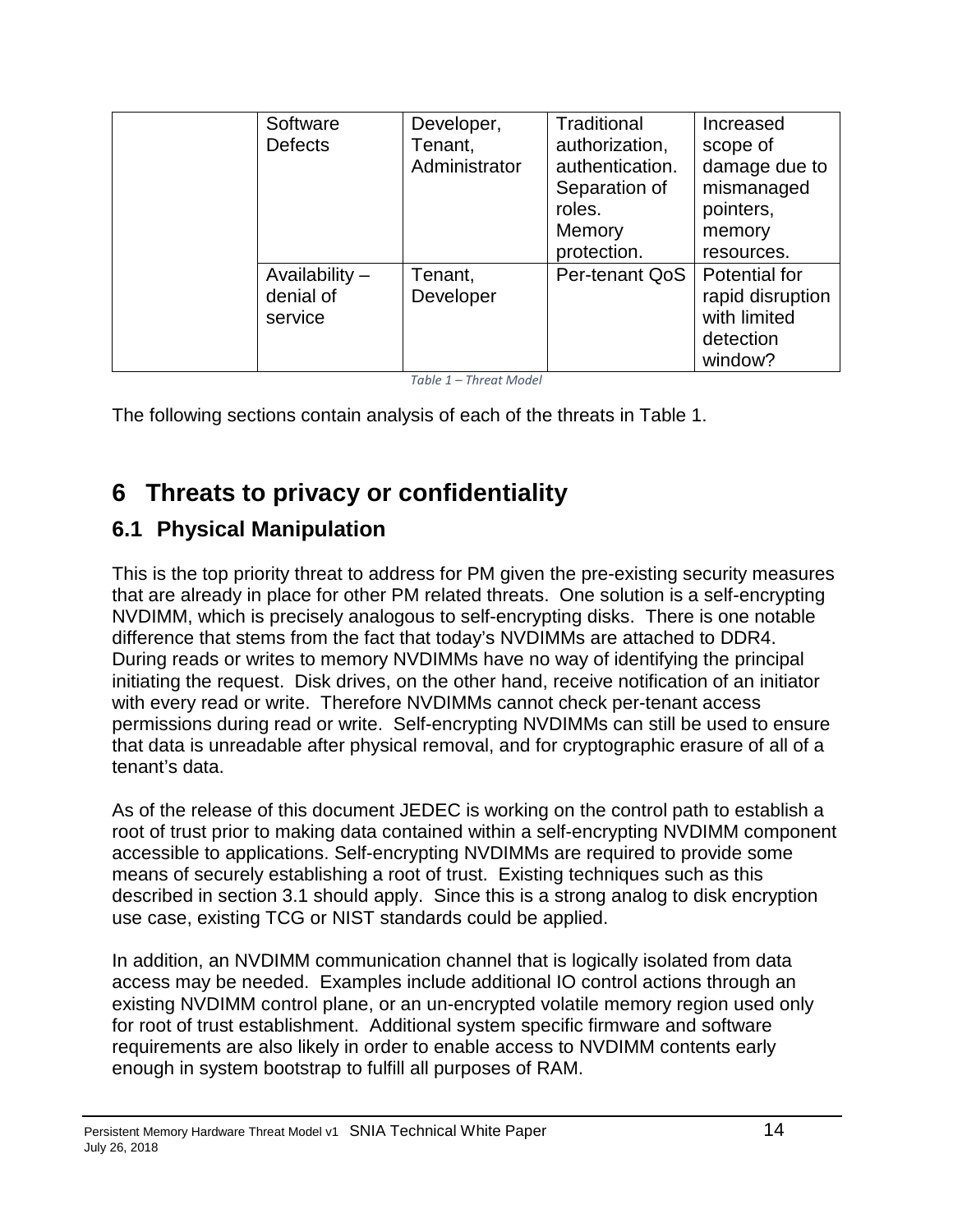There are various situations wherein the root of trust must be re-established in order to avoid man in the middle or principal substitution attacks. Example situations include power on, reset, hot plug and loss of heartbeat events. Systems containing selfencrypting NVDIMMs are required to ensure that data access is withdrawn and reauthentication required whenever such an event has occurred. In some cases this may be the responsibility of the NVDIMM itself.

Self-encrypting NVDIMMs are required to ensure that no unencrypted data is accessible under any circumstances unless a valid authorization is in place. This includes scenarios where unencrypted data is retained in volatile memory and the NVDIMM is removed from its socket even if the NVDIMM remains operational under auxiliary power.

While encryption of data at rest is a priority, self-encrypting NVDIMMs are not necessarily a requirement if only encrypted data (encrypted by something outside the DIMM) is stored. Encryption deployment use cases generally fall into three groups.

- Self-encrypting NVDIMMs This is the deployment use case described above. Encryption of data at rest requirements can be met using single or multiple keys within NVDIMMs provided that all data is encrypted. A single key is sufficient to address threats that involve physical removal.
- Encryption in the storage stack or CPU data path This deployment use case has similar characteristics to self-encrypting NVDIMMs with the additional requirement that data cannot bypass the encrypting component on the way to NVDIMM.
- Encryption by a tenant or application  $-$  In this deployment use case, data is encrypted before it reaches any PM specific component (storage stack software, memory controller or NVDIMM). To the extent that all data on the NVDIMM is encrypted by upper level software, encryption of data at rest requirements can be met.

# <span id="page-14-0"></span>**6.2 Software access across tenant boundaries**

This section addresses scenarios where different tenants or customers represent threats to each other.

#### <span id="page-14-1"></span>*6.2.1 Real time access protection of active data*

The DDR4 interface and its predecessors do not enable NVDIMMs to sufficiently protect against cross-tenant access because no form of principal (tenant) identity is communicated to the NVDIMM. Memory address ranges can be encrypted with different keys within NVDIMMs, however once a tenant has established a root of trust with the NVDIMM there is nothing within the NVDIMM to keep other tenants from accessing the protected memory address range.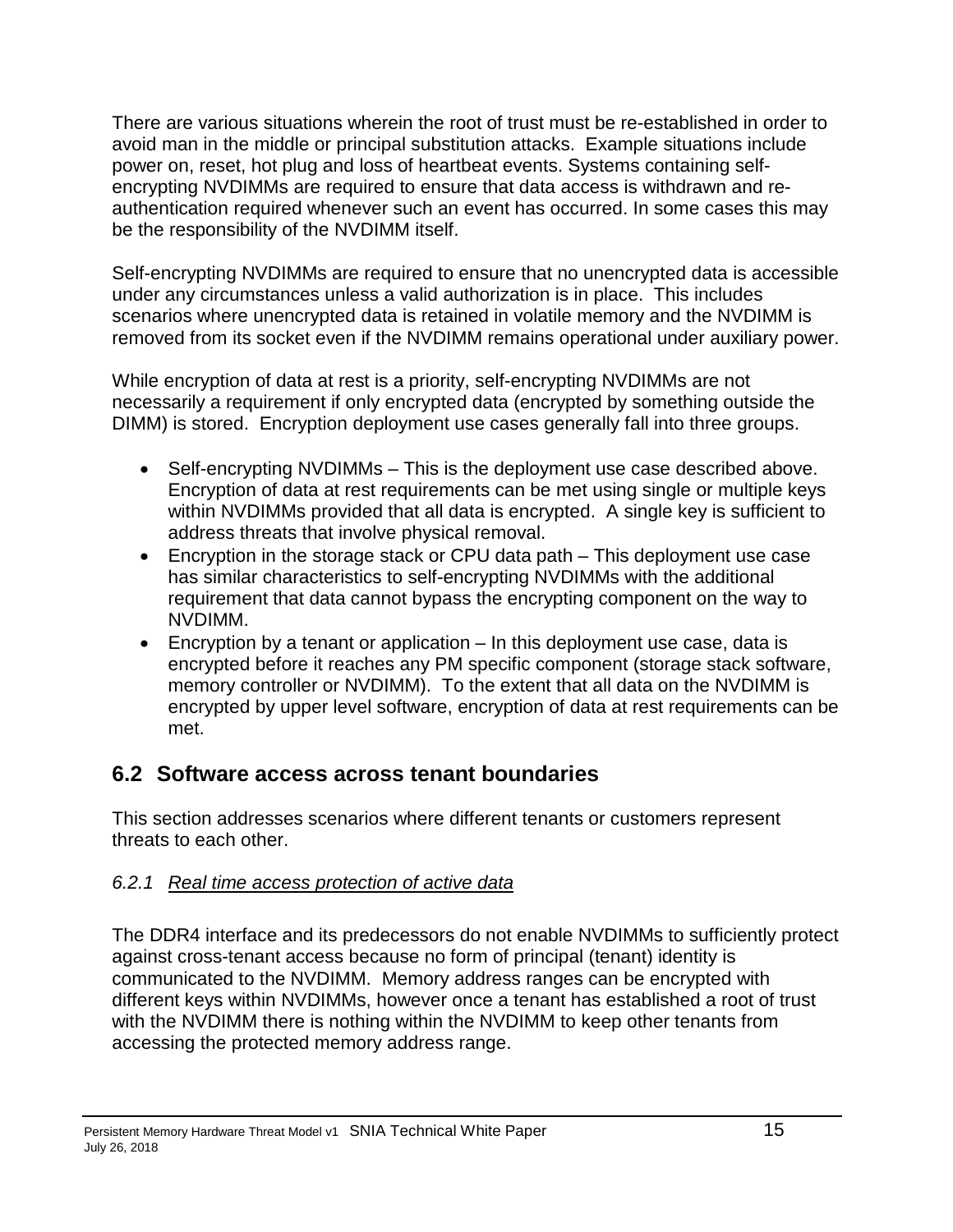Therefore all protection against prohibited real time access to PM is based on CPU data paths or software. The type of protection in the CPU data path available today comprises authorization enforcement based on virtual memory systems, not encryption. Virtual memory is already in use pervasively with DRAM and is naturally extended to PM. Virtual memory implementations ensure that a tenant executing outside of the kernel (e.g. in a thread, process, container or virtual machine) can only access memory regions that have been authorized by the kernel. Authorization comprises the creation of page table entries that map tenant accessible virtual memory addresses to physical memory accesses. Only memory regions thus authorized by the kernel can be accessed by a given tenant.

Properly administered, this protection is sufficient to inhibit real time cross-tenant access to active PM, however code running in kernel space must be trusted. There is no protection against rogue kernel code using any physical address to violate privacy.

#### <span id="page-15-0"></span>*6.2.2 Access protection of inactive data*

Since virtual memory is the primary means of protecting active data, removal of the virtual address space of a tenant can be viewed as the point where data transitions from active to inactive. It is crucial that this transition occur when a tenant program completes or otherwise terminates. While this existing requirement is already met by secure operating systems, it is important that other software such as PM file systems also meet this requirement.

Permission enforcement or encryption of data in storage stacks can also protect against prohibited access to inactive data. For example, storage stack components such as file systems can recognize large numbers of tenants as described in section [2.2,](#page-6-0) and use authorization or cryptographic methods of enforcement that do not depend on virtual memory.

As with active data, the kernel must be trusted.

# <span id="page-15-1"></span>**6.3 Threats against deleted data**

In most systems deletion of data is part of a process that occurs in several stages. In general the process achieves the following results:

- Remove the owner's logical path to the data
- Render the data inaccessible to all software
- Make the storage space occupied by the data available for reuse

#### <span id="page-15-2"></span>*6.3.1 Meaning of deletion*

Deletion is the removal of a data owner's logical path to the data. This is generally accomplished by removing the data from a namespace such as a file system, at which point the data does not exist by that name any more. Any other paths to the data must be secured before and after deletion. Deletion does not, in itself, imply that the data no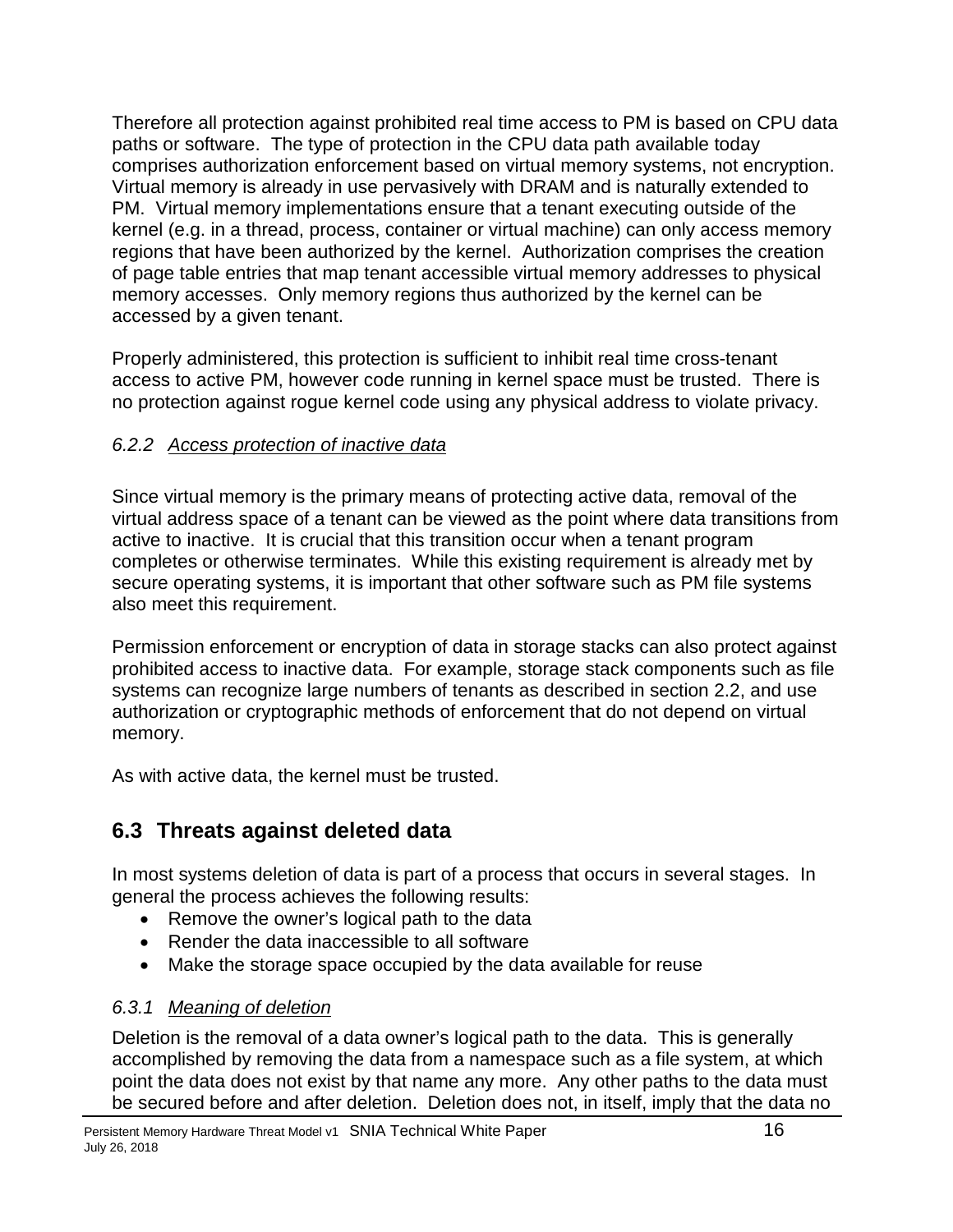longer exists somewhere in a storage device, nor does it imply that the space previously occupied by the data is immediately free.

#### <span id="page-16-0"></span>*6.3.2 Multiple Keys for secure erasure*

In order to prevent all threats the data must be erased before the space becomes free. This ensures that deleted data from one principal's point of view is never inadvertently or improperly made visible to another. One approach to this is to over-write the data. The time taken to over-write that data increases with the amount of data and the number of copies. It further assumes that all of the copies can be located.

Another approach is secure erasure through invalidation or destruction of the keys to encrypted data. This is quicker and more secure than over-writing. Still, all copies of the key must be invalidated however this is arguably easier than over-writing all copies of data. Key invalidation is a well understood problem in the secure key management field. While it is not without issues (e.g. copies of keys) customers who require high security must have policies in place to address them to a satisfactory level. Secure erasure of storage can leverage these policies directly.

One approach to secure erasure is the use of multiple keys to isolate tenants from each other. There may be limitations on the number of keys supported in self-encrypting NVDIMMs that lead to special considerations described in section [2.2.](#page-6-0) In some cases only a subset of the keys are active at a given time, so they can be cached in the hardware and do not need to be there all the time.

When multiple keys are involved, trusted key management is a likely requirement such as that shown in [Figure 1.](#page-5-0) Such solutions also require secure communication of keys using Key Encryption Keys.

### <span id="page-16-1"></span>*6.3.3 Use of the Sanitize command in NVMe, SCSI and SATA*

Most disk command sets now have a Sanitize command the removes data from a range of blocks in the drive. Sanitize can also be used as an indication that the consumer of the range has freed the space in the upper layer which allows storage devices or systems capable of thin provisioning to deallocate space. For storage stacks and upper level access methods (i.e. file systems) that can use media aligned sanitization, these functions correspond to the last two steps described above. Additional information on sanitization is available [here.](http://www.snia.org/sites/default/files/technical_work/SecurityTWG/SNIA-Sanitization-TechWhitepaper.R2.pdf)

#### <span id="page-16-2"></span>*6.3.4 Privacy threats due to loss of re-initialization during reboot or reset*

Another privacy threat can arise of volatile data is allowed to survive a reboot or restart and appear within un-initialized data structures thereafter. This can happen with DRAM if power is not removed from the system, or if volatile data is being stored in PM. In either case elimination of this threat requires explicit re-initialization of all memory holding data that is intended to be volatile. This must occur between the event that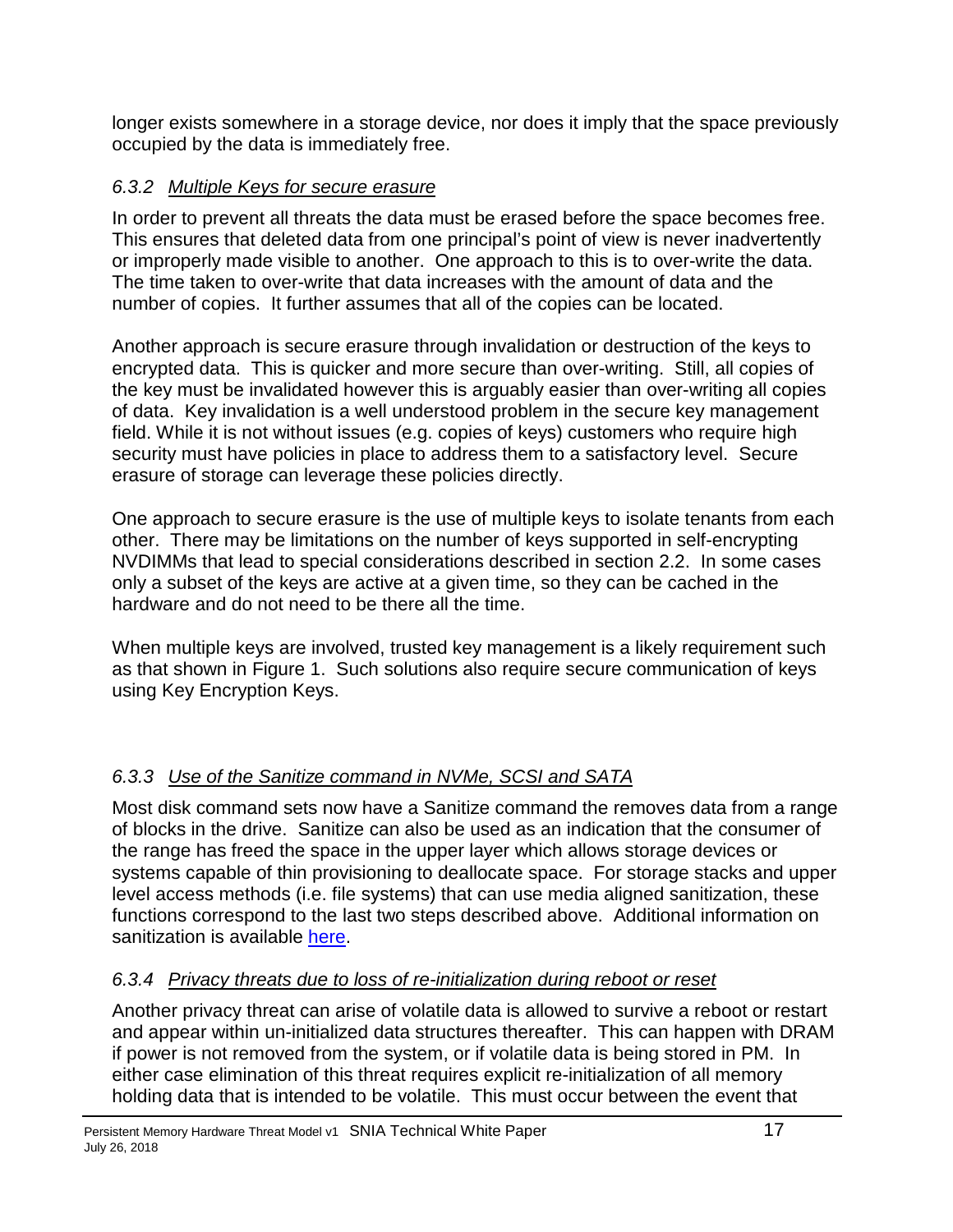triggered the reboot or reset and the first opportunity for any unauthorized software to access the memory. It is the responsibility of system firmware and kernel software to avoid this threat by insuring that volatile data is not accessible after reboot or restart.

# <span id="page-17-0"></span>**6.4 Administrative threats**

Referring back to the administrator role definition in section [4,](#page-11-2) administrators maintain software and hardware infrastructure. Administrative threats through physical manipulation are covered in section [6.1.](#page-13-1) Cloud data centers have administrators who are trusted to keep the data center provisioned, operating and accessible to tenants. Customers may have administrators who are trusted to configure and maintain applications and data running in a cloud datacenter. Neither of these administrators trust each other, and neither is generally allowed access to any data.

The main requirement related to administration is not new or specific to PM, namely that cloud datacenter and customer administrators must be segregated. They must authenticate separately and have different authorization specific to their roles. Administrative roles may be further refined to separate application management from security management but this practice is once again not specific to PM.

In addition, methods of protecting PM access such as those described in section [6.2](#page-14-0) must be securely tied into the administrative chain of trust that establishes access permissions. While there are many ways to model this, the memory mapped file paradigm provides a straightforward model in which access permissions are built into the file system and applied to PM when files are memory mapped. This requires that the granularity of memory protection supports the granularity of permissions.

# <span id="page-17-1"></span>**6.5 Threats exposed through runtime H/W e.g. DMA**

In today's systems private user data is virtually always stored in RAM for processing. Runtime hardware such as DMA and other data transformation engines such as encryption or compression already manipulate private user data as it moves in and out of storage or between memory regions. In today's systems physical addresses are often used in DMA control blocks so the protection from the virtual memory address space described in section [6.2](#page-14-0) is missing. As a result the avoidance of these threats relies on a trusted kernel being the only code that can generate DMA or other accelerator control blocks. The trusted kernel must ensure that permissions at source and destination are aligned, specifically with respect to the authorized principal.

An alternative to strictly physical access is emerging in interconnects such as open CAPI which enables PCIe attached peripherals (GPU's and possibly HBA's or NICs) to use virtual addresses. This allows virtual address enabled security to be applied provided that the control path that communicated those virtual addresses to the peripheral is also secure. Once again, security of the control path must be established by a trusted kernel even if memory access is self-policing. Still, PM itself does not drive any new privacy related requirements into runtime hardware other than those described in section [6.2.](#page-14-0)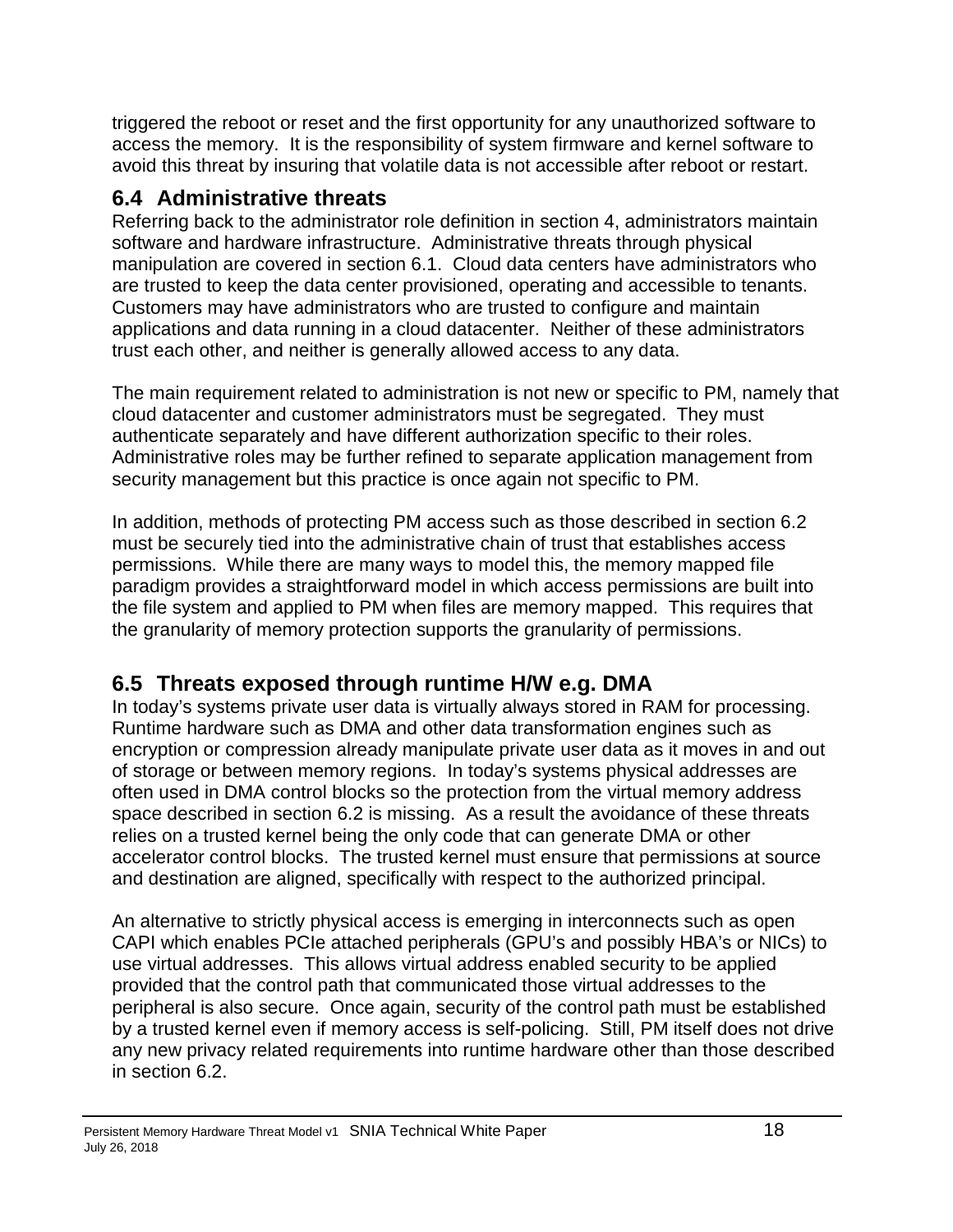### <span id="page-18-0"></span>**6.6 Remote access threats (e.g. RDMA)**

This is the first use case where PM meets networking. For that reason we need to separate the following concerns.

- Security of data traversing networks
- Security within the endpoints

Both of these are addressed by current practices that are applicable to PM. Encryption is the only effective approach to security of data traversing networks if trust and physical security is not assured throughout the physical network. Since private user data already traverses networks including those with RDMA the need for encryption is not new or specific to PM.

Security within endpoints is addressed in full featured RDMA implementations because virtual address space windows in each endpoint are mapped to a corresponding RDMA address space and securely associated through the use of RDMA Steering Tag properties. Assuming, as always, that the source and communication of RDMA connection information is trusted this allows the virtual memory protection techniques of section [6.2](#page-14-0) to be applied to RDMA access. The result is more robust than local DMA using physical addressing.

### <span id="page-18-1"></span>**6.7 Malware threats**

Up to this point we have been dealing with eliminating threats as they occur in real time. With malware threats we are trying to detect nascent threats before they become real time threats. This is generally done by scanning files or memory for signatures known to indicate malware. Let's explore PM impact on Malware detection case by case.

| Use Case                             | <b>Current Approach</b>                                                | <b>Issues if scanner</b><br>uses file open, read<br>with PM                                            | <b>Issues if scanner</b><br>uses mmapped PM           |
|--------------------------------------|------------------------------------------------------------------------|--------------------------------------------------------------------------------------------------------|-------------------------------------------------------|
| Background scan of<br>closed files   | Open and read files                                                    | <b>None</b>                                                                                            | <b>None</b>                                           |
| Background scan of<br>open files     | Skip or Open file<br>and read shared.<br>Must tolerate<br>modification | Compatibility with<br>active mmapped<br>files<br>Consistency of<br>scanner view during<br>modification | Consistency of<br>scanner view during<br>modification |
| Scan files during<br>"Open"          | Scan data on disk<br>or in memory before<br>open completes.            | <b>None</b>                                                                                            | <b>None</b>                                           |
| Scan files during<br>ingest/download | Open file and read<br>from disk after                                  | None assuming<br>download involves                                                                     | None assuming<br>download involves                    |

2 virus scanner modes: scanning in background or intercepting in the storage stack.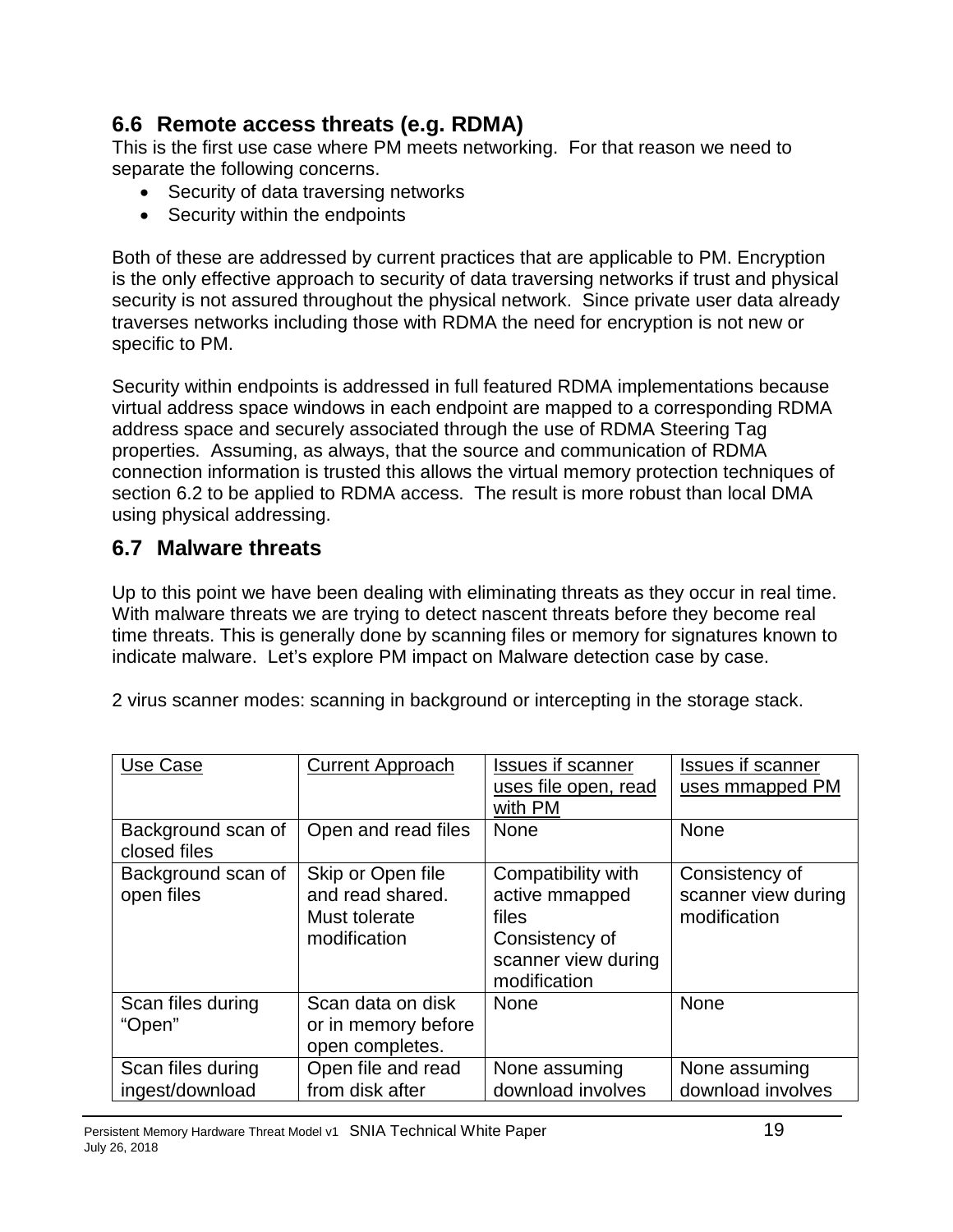|                                 | download but before<br>file can be re-<br>opened                                                       | file api activity<br>(close, re-open,<br>unmap) after ingest | file api activity<br>(close, re-open,<br>unmap) after ingest<br>- issue is with<br>ingest access<br>method and scan<br>trigger not scan<br>access method |
|---------------------------------|--------------------------------------------------------------------------------------------------------|--------------------------------------------------------------|----------------------------------------------------------------------------------------------------------------------------------------------------------|
| Scan memory                     | Scan physical RAM<br>specifically including<br>non-running<br>applications                             | Memory not<br>accessible via file<br>protocol                | $NA$ – current<br>memory scan must<br>already gain direct<br>access to memory                                                                            |
| Quarantine non-<br>mmapped file | Remove from visible<br>namespace, refuse<br>to open, mmap                                              | <b>NA</b>                                                    | <b>NA</b>                                                                                                                                                |
| Quarantine<br>mmapped file      | Stop process if<br>needed, unmap in<br>addition to above,<br>use memory scan<br>quarantine<br>approach | <b>NA</b>                                                    | <b>NA</b>                                                                                                                                                |

*Table 2 – Virus Protection*

Now let's look for potential new requirements that surfaced above.

#### <span id="page-19-0"></span>*6.7.1 File open vs. mmap*

The distinction between open and closed files is thought to be important to virus scanning because closed files are not changing and can be scanned using normal file system access. With PM there is an additional question as to whether data regions to be scanned are mmapped by an application. As described in section [6.2](#page-14-0) there are several situations where regions of closed files may be mmapped.

- Applications and storage stacks sometimes close files after mmapping regions in them. The memory mapped regions survive until unmap is called or the process termination.
- Some file system implementations keep large regions of PM memory mapped as long as the file system is mounted. This practice, and others that allow mmap to survive process termination, are not recommended for security reasons and will not be considered further herein.

The first new requirement that arises from the above is that virus scanners must be able to determine which files contain mmapped regions and treat them as open for the purpose of scan processing. If this requirement is met then closed and non-mmapped files can be scanned use either read/write or ld/st access.

For opened files the question arises as to whether the file is mmapped by an application or not. This leads to the requirements described in sections [6.7.2](#page-20-0) and [6.7.3.](#page-20-1)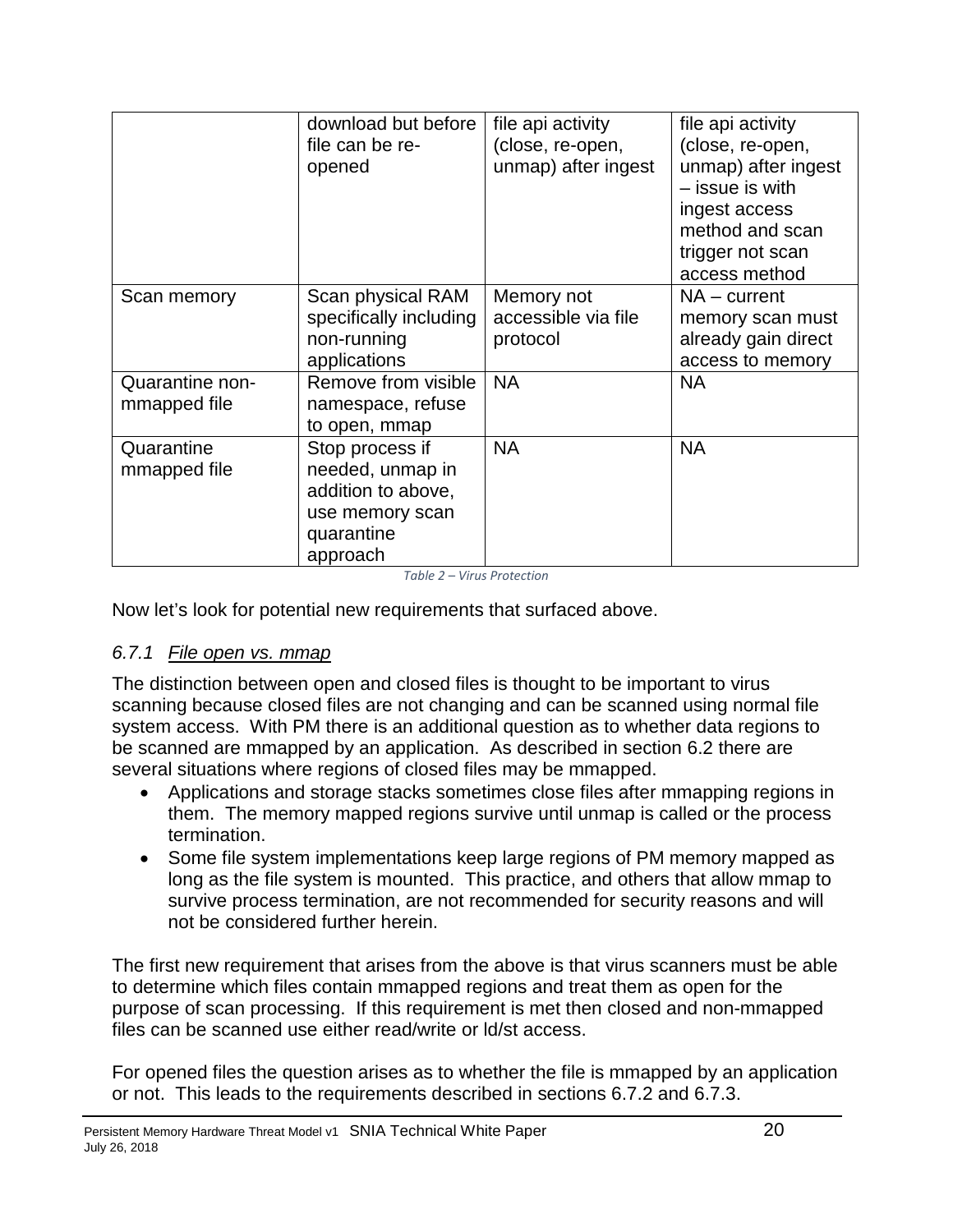#### <span id="page-20-0"></span>*6.7.2 Signature detection in changing files*

Reliable detection of malware signatures without escapes and misdetections requires some degree of data consistency. For files that are closed or guaranteed not to change this is trivial, but for changing files additional measures may be required. Virus scans of open files may use point in time copies for consistency. The granularity and means of establishing the point in time of the copy depends on virus scan software implementation.

With today's storage technologies the minimum granularity is a storage device block. If virus scanner implementation can be aligned with single storage blocks then the built in atomicity of the storage device may provide the necessary stability. If larger granularities are required by the virus scanner then a heavier weight point in time copy such as a snapshot may be required. Although today's in memory virus scans may have different consistency requirements from storage scans, in memory point in time copies such as those that generally take place during a Linux process fork may be useful. In memory scans of code may benefit from the need for stability during code execution, unless the code is self-modifying which may be more common in viruses.

The above leads to a requirement that files in PM meet the consistency requirements of virus scan implementations. The status quo is sufficient for files that are not memory mapped provided that file system reads and writes to PM use atomic block access through a driver such as [BTT.](http://pmem.io/2014/09/23/btt.html) For files that have been memory mapped by applications, in-memory snapshots may be required in order to maintain a consistent view of files being scanned.

Existing memory scans should not be impacted by memory mapping in applications. Some techniques currently used for memory scans may be applicable to mmapped file scans.

#### <span id="page-20-1"></span>*6.7.3 Single scanner view of both disk and PM based files*

Virus scan providers are not likely to want to provide implementations for PM file systems that are significantly different from those backed of SSD's or HDD's. Barriers to adoption could be most quickly minimalized if file reads and writes can be performed on files that are memory mapped at the time. At least this way the file system API acts as an intercept point on the virus scanner path even if there is no equivalent on the application path.

It remains to be seen whether memory mapping on the virus scan access path is beneficial. It may turn out that the main benefit is copy avoidance or mitigation.

#### <span id="page-20-2"></span>*6.7.4 Ingest*

Ingest is any scenario wherein data or code moves into trusted storage or memory content from a potentially untrusted or unknown origin. One subtlety occurs if data or code is generated (rather than ingested from outside) by other supposedly trusted code.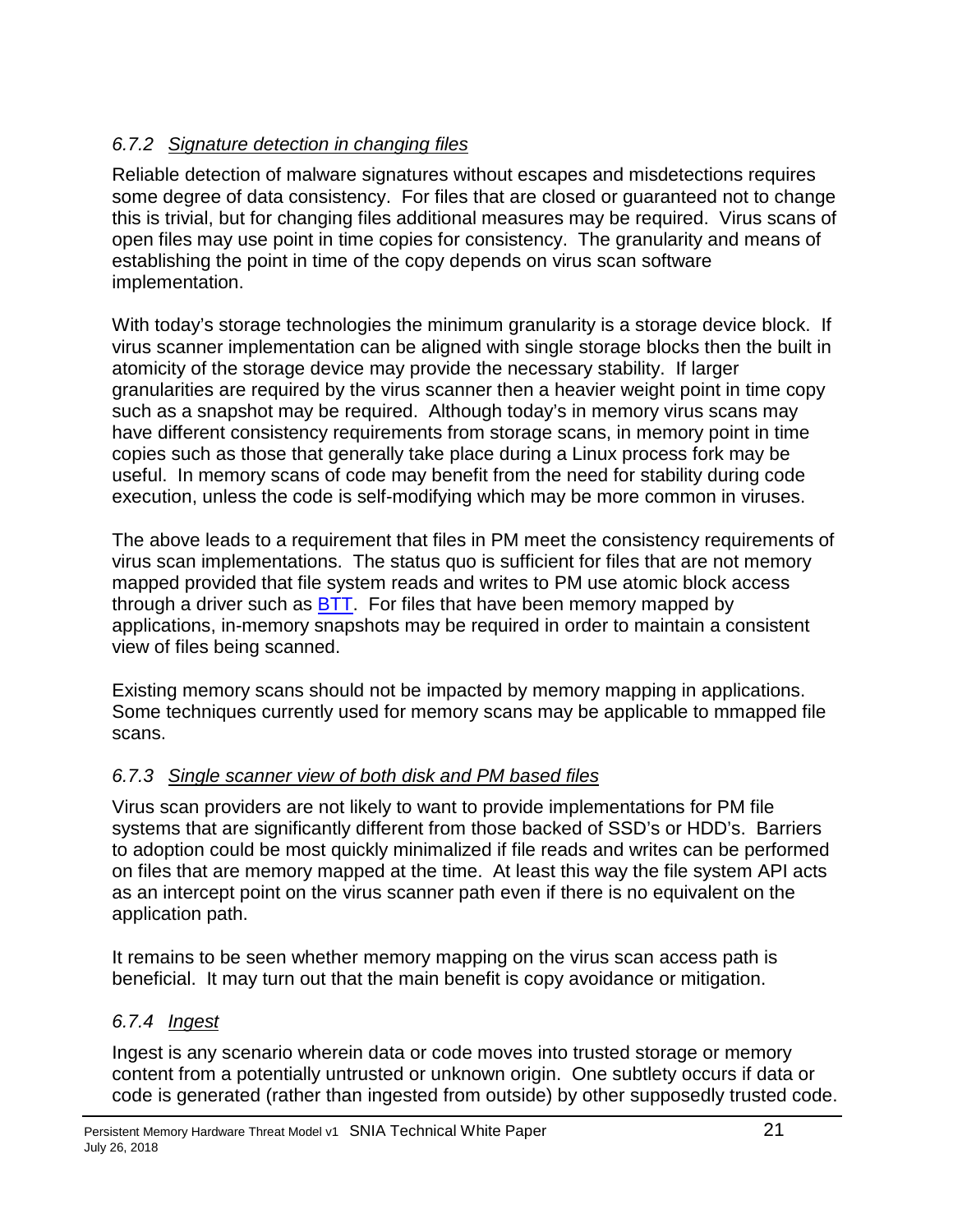In this case the virus generating code is itself malware which should have been detected earlier.

While memory mapping may remove some ability to intercept viruses generated by this type of malware, that is only true if the viruses are stored today using file system (or block or object storage) writes. Existing virus generating malware in today's system may operate as self modifying code meaning that PM did not actually introduce any attack paths that are less detectable than existing threats.

The recommended approach to resisting this type of attack is to carefully govern and monitor the point where the contents of RAM or PM become executable. If that point is explicit such as a permission change or exec call, then there is an opportunity for virus checking of malware generated code. Self modifying code may not have such a transition making it perennially suspect as a virus vehicle with or without PM.

The fundamental ingest requirement is not changed by PM. Ingested data or code must be scanned for viruses before it is used. If the ingesting application is using file access then existing techniques apply including file close after ingest and open before use. Virus scanning can occur during open or close. Explicit virus scanning triggered by ingesting applications such as a download manager are also applicable. Digital signature checking of code is recommended before it becomes executable. These techniques work with block, file or object access to PM regardless of whether files are memory mapped by applications after the virus scan.

If the ingesting application is using memory mapped storage then the recommendation is that the ingested regions be unmapped and containing files closed before use. An explicit virus scan trigger and digital signature check of stable mmapped data is also applicable. An application that ingests data or code and allows it to be used without a virus scan is inherently insecure. Allowing groups of applications to do this by prematurely exposing ingested code or data through shared memory is just as bad. These types of error create vulnerabilities that should be eliminated from the ingesting application implementation regardless of whether the medium is today's RAM or tomorrow's PM.

#### <span id="page-21-0"></span>*6.7.5 Scan triggers during writes*

In today's systems it is possible to check for viruses or trigger virus scans as a result of writes to SSD's or HDD's. This is more difficult to do when applications are writing directly to memory mapped files since there is no software intervention in that path other than the application itself. If the purpose of these writes is data ingest then the requirements from section [6.7.4](#page-20-2) apply. For ingest it is less critical to have a virus intercept in the write access path as long as the application forces a virus scan after ingest and before use as is the norm for applications such as download managers.

The return on investment for triggering virus scanning during memory mapped writes is hampered by a number of factors.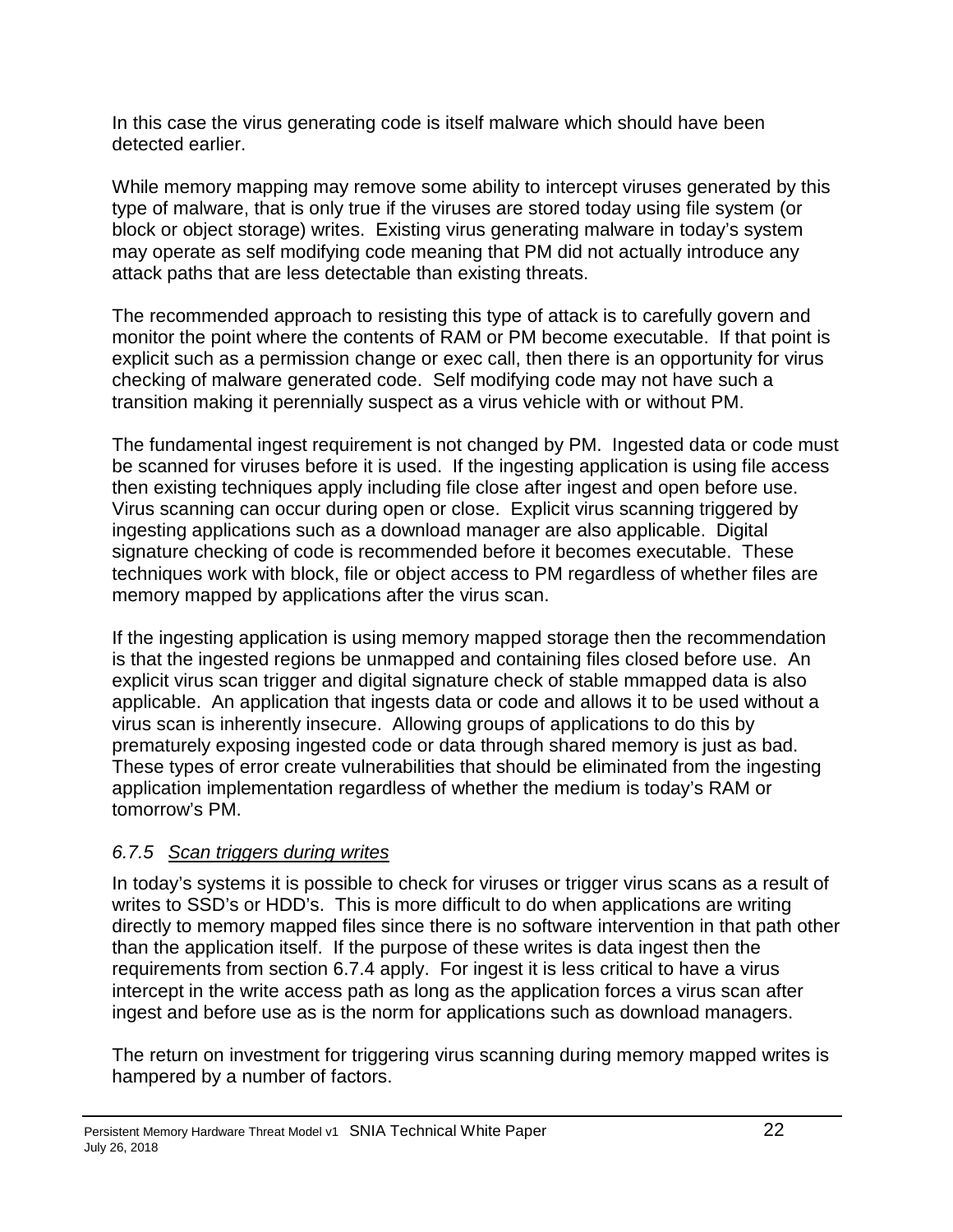- Applications that create viruses by writing to memory can be viewed as malware themselves, and should ultimately be detected as such.
- Writes to memory at cache line resolution are so fragmented that it may be impossible to detect a virus signature in any one write.
- Intervention during writes, if required, would almost certainly involve page faults. Even if hardware is added to detect viruses, it would be expensive to complete detection during a memory access.
- If the purpose of intervention during writes is to trigger a subsequent virus scan then there is always a window of vulnerability between the write and the scan, during which additional writes may repeatedly create the same trigger. This creates a tradeoff between scan frequency and exposure to nascent viruses. The likely resolution of this tradeoff is to set a minimum time between virus scans of modified files or mmapped regions.

Because of these factors, very few if any customers are likely to demand virus checking during memory mapped writes. More likely, dirty pages should be tracked so that a periodic check can quickly detect pages and files to be scanned at an acceptable rate. This can still be problematic if dirty page bits can be turned off by the processor without notifying software when the processor decides on its own to flush a page to memory.

In a sense this sends us back to square one with the exception that dirty page tracking hardware for PM (as opposed to processor cache) is much less expensive than virus checking during memory access. In fact many processors have support for dirty page tracking in RAM to support caching between RAM and SSD's or HDD's (e.g. the Linux page cache). Even though PM allows pages to be viewed as persistent without writing them to SSD or HDD, processor page cache infrastructure for dirty page tracking in RAM, if available, could remain enabled in PM for the purpose of tracking pages that need virus checking.

# <span id="page-22-0"></span>**7 Threats to availability or data integrity**

This section elaborates on the lower part of [Table 1.](#page-13-2)

# <span id="page-22-1"></span>**7.1 Leverage of privacy threat into data integrity threat**

Any of the privacy threats in the first part of [Table 1](#page-13-2) could also result in threats to data availability or integrity. In most cases the defenses described in section [6](#page-13-0) also protect against unauthorized writing of data which could lead to data integrity or availability issues.

• Physical manipulation – This attack is resisted using authentication and/or encryption that cannot be completed if the drive is not connected to a system that has the necessary permission. This protection extends to writes because inability to authenticate disables writes. An unauthorized host that is unable to authenticate but cannot correctly decrypt data could still compromise data integrity by writing invalid (unencrypted) data on the drive. For this reason, a challenge protocol to establish access authorization is required to avoid integrity issues involving physical manipulation.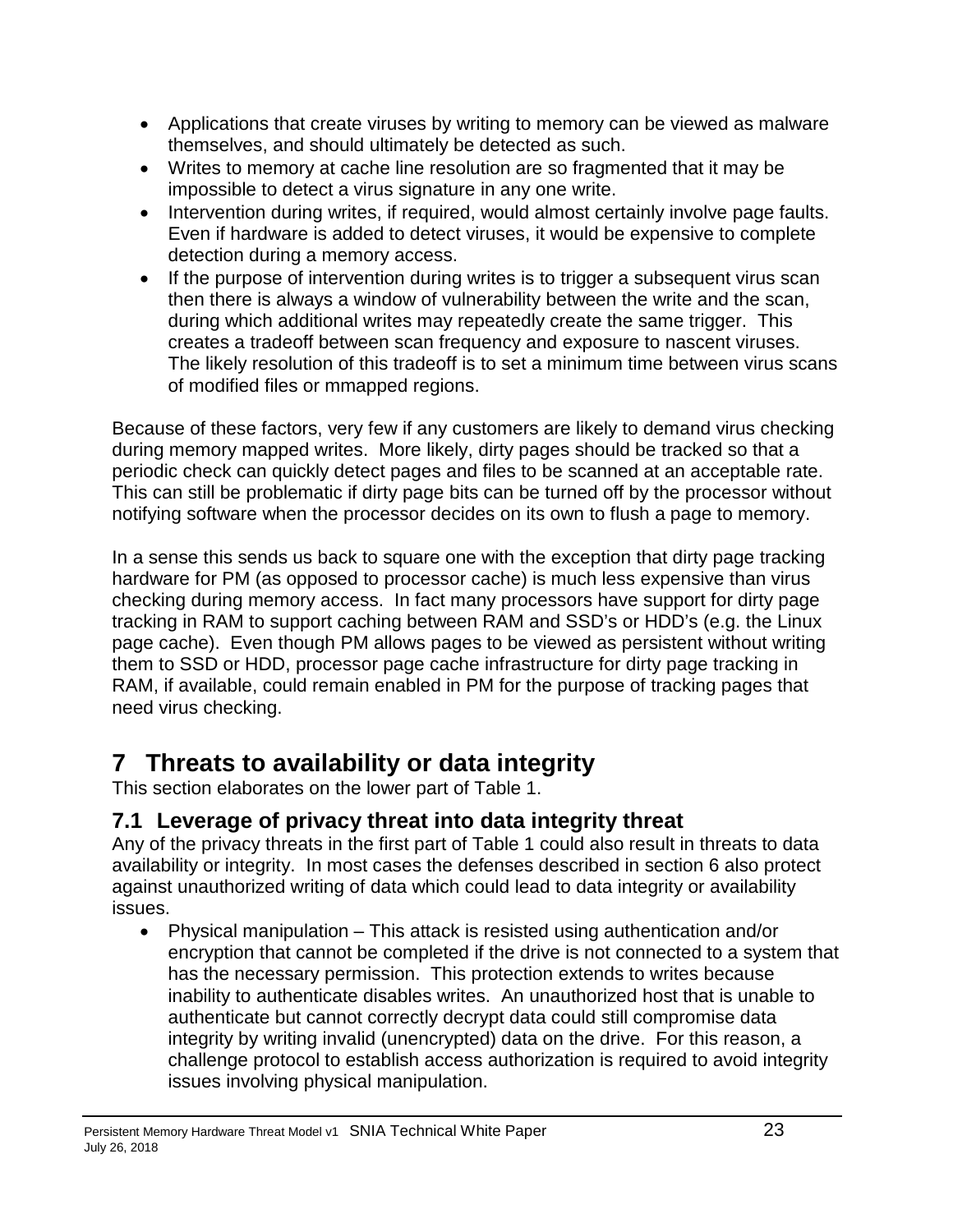- Software access the methods described in section [6.2](#page-14-0) must be applied to both read and write permission.
- Deleted Data writing deleted data does not cause any integrity issues once the first step of the deletion process described in section [6.3](#page-15-1) is completed. Up to that point the data has not yet been deleted so it must be protected from all other threats.
- Administrative threats the methods described in section [6.4](#page-17-0) must be applied to both read and write permission.
- DMA, RDMA Access rights must be enforced on both the source and the destination of the data.

Data integrity threats due to malware deserve special attention. In the case of malware, a principal that appears to have access authorization contains malicious code. If the code has not been detected as malware (see section [6.7\)](#page-18-1), the only possible protection is to constrain authorization to the smallest possible granularity. For example if certain structures within larger storage or memory regions should never be written, then writes to those structures should be inhibited regardless of write authorization for the larger region. This requires detailed application specific authorization assertions which may not match the granularity of enforcement supported by the system. Even with such assertions in place, data that is normally writable by the application is at risk due to undetected malware.

### <span id="page-23-0"></span>**7.2 Software defects**

Concern has been expressed over the possibility that software defects such as rogue pointers could cause more disruption by writing PM than with volatile RAM. In the end the credible new threats posed by software defects have several categorical root causes.

- Data integrity threats due to the loss of separation between application data structures and permanent storage.
- Denial of service threats due to the loss of complete RAM state re-initialization during reset that can lead to perpetual reboot.

#### <span id="page-23-1"></span>*7.2.1 Loss of separation*

A software defect may cause an errant write to any PM that is memory mapped to the process performing the write. This has always been the case for volatile RAM. To the extent that data historically written to disk is derived from variables and stored volatile RAM buffers before writing, this is not a new exposure. The difference is that historically the errant write is not made permanent until a disk IO completes. If the error is detected before the write is made permanent, the previously written data is still available for recovery.

With PM the time window of separation between the errant write to memory and the commit to permanent media is much smaller, if not non-existent. One notable activity that frequently occurs in the window of separation is the calculation of a CRC or other digest to protect data integrity. The loss of separation implies that the data and CRC may be inconsistent between the time when the data reaches the PM and the time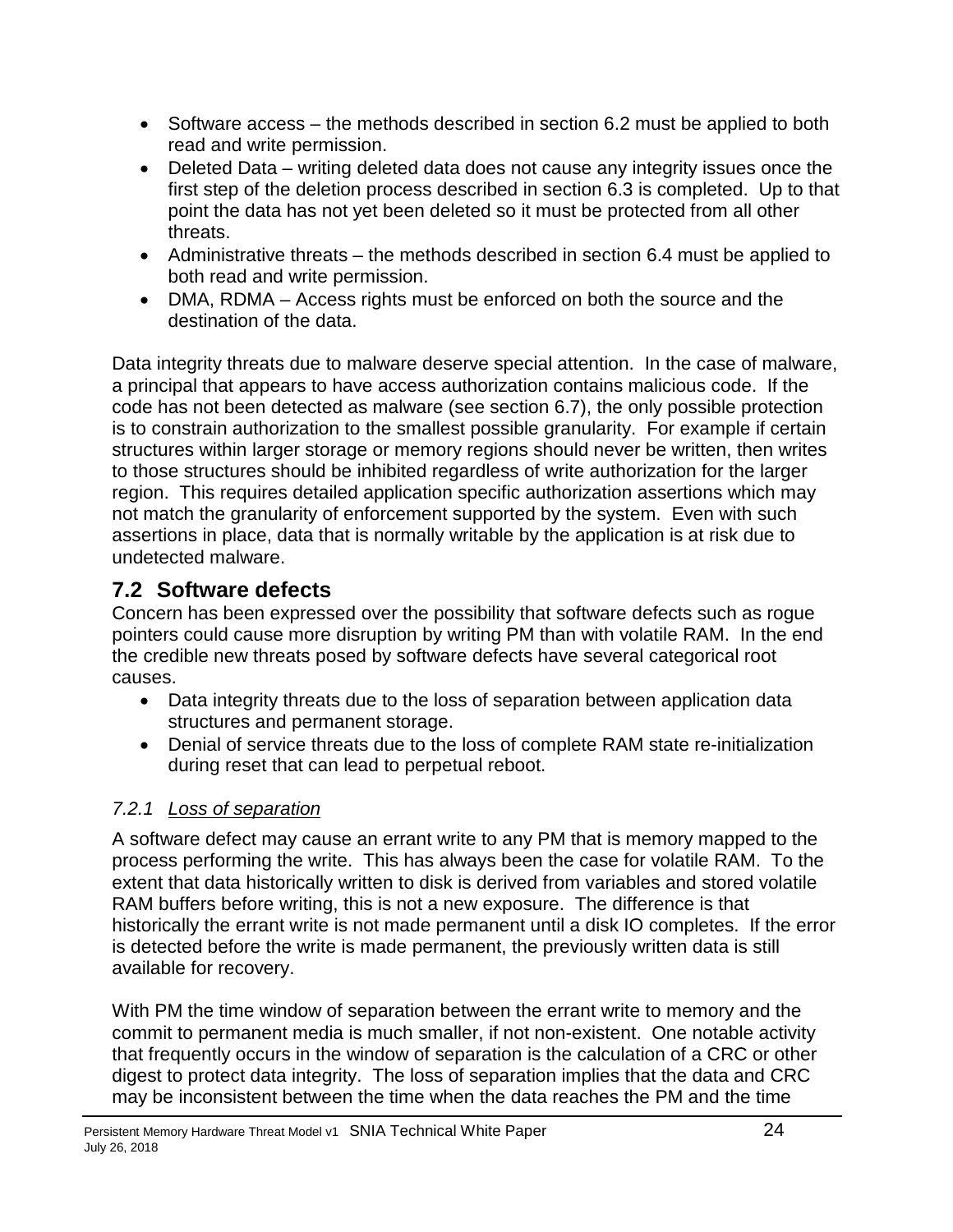when the CRC reaches the PM. Since processors only provide failure atomicity of fundamental data types a transaction like construct is required to manage data and CRC together.

Consider the following timeline as a model of data integrity threats when CRC is in use.

T0 – Data and CRC are consistent. CRC check will succeed.

T1 – Data modified in memory mapped data structure or buffer

T2 – CRC modified in memory mapped data structure or buffer

T3 (HDD/SSD only) – Disk write IO complete

T3 (PM) – data and CRC flush complete to PM (possibly out of order)

Time window specific exposure consequences of corruption. (applies to both disk and PM)

- T0-T1 new data over-writes corruption unless corruption is in a part of a buffer or data structure that will not be modified at T1. Corruption of data in bytes that were unintentionally modified will propagate to the media with good CRC. With PM there is a chance that the write size more closely matches the new data size so exposure may be smaller.
- T1-T2 CRC may or may not detect corruption depending on the instantaneous relative position of corruption relative to CRC calculation progress.
- T2-T3 CRC will detect corruption even with indeterminate PM flush order.

Resisting PM integrity loss due to software defects may involve the following steps listed in increasing order of cost and complexity.

- Implement protection from integrity threats described in section [7.1.](#page-22-1) This will catch many grossly errant accesses.
- Use CRC to protect data end to end.
- Use transactional constructs and CRC to enable recovery if corruption is detected.
- Constrain authorization to the smallest possible granularity with respect to memory regions within a file or process. This was also mentioned in section [7.1](#page-22-1) as a means of early malware detection.
- Constrain authorization to the smallest possible time granularity. This requires dynamic enablement and disablement of writes to memory surrounding the execution of application code that expects to modify PM. This will inhibit writes during time periods when none should occur.

### <span id="page-24-0"></span>*7.2.2 Loss of re-initialization*

The concern with this type of threat is that a reset or reboot that, were it not for PM would enable recovery from an error, does not because the error is permanently in PM. This can be factored into several scenarios.

• A software defect has corrupted a file in a way that inhibits reboot. This avenue is covered in section [7.2.1](#page-23-1) based on the assumption that the file was intended to be persistent all along. Once integrity has been compromised in either PM or